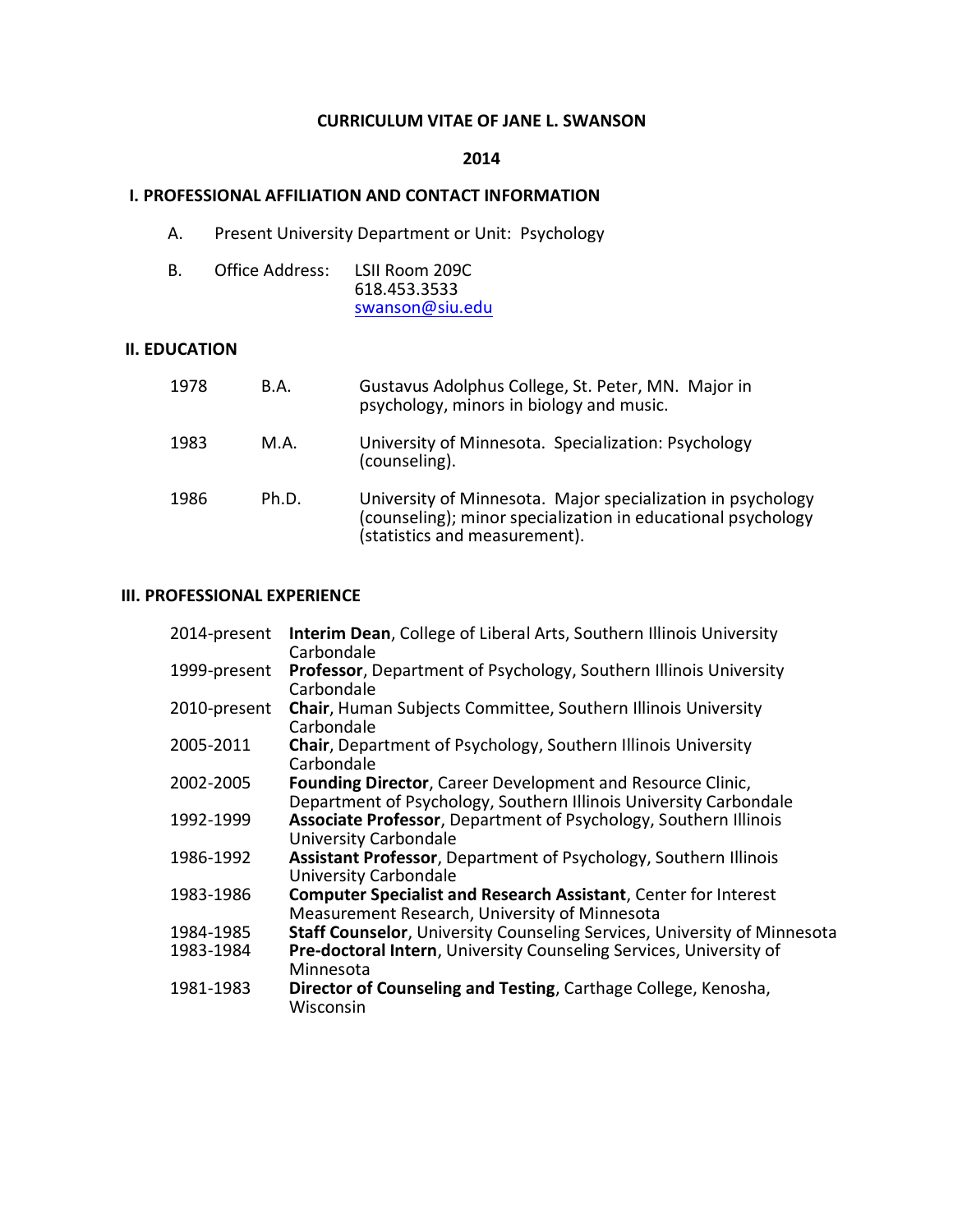## **IV. RESEARCH AND CREATIVE ACTIVITY**

## **A. Interests and Specialties:**

- 1. Adolescent career exploration
- 2. Career counseling process<br>3. Career assessment
- Career assessment
- 4. Barriers to career development
- 5. Vocational interest measurement

## **B. Current Projects:**

- 1. High school teachers' provision of STEM-related career information
- 2. Career interventions with at-risk adolescents

## **C. Grants Applied For (Not Received):**

- 1. Rockefeller Gender Roles Research, 1987
- 2. Summer Research Grant, Office of Research and Development Administration, 1989
- 3. National Institute on Aging, National Institutes of Health, 1997. Principal investigator: "Intersection of personality and interests in adulthood." Total amount requested: \$48,500.
- 4. Fetzer Institute, 1997. Methodological consultant: "The experience of God, religious social support, and health." Total amount requested: \$63,150.
- 5. National Institute on Aging, National Institutes of Health, 1998. Principal investigator: "Midlife Personality and Vocational Interests." Total amount requested: \$49,500.
- 6. National Institute on Aging, National Institutes of Health, 1999. Principal investigator: "Personality and Stability of Interests in Middle Adulthood." Total amount requested: \$49,700.
- 7. National Science Foundation, 2001. Co-principal investigator with S. Dollinger, F. Harackiewicz, S. Shea, & M. Wright: "Identification and Enhancement of SMET Persistence in University Undergraduates." Total amount requested: \$865,836.
- 8. National Science Foundation, 2006. Principal investigator: "Understanding the processing of occupational information in STEM career choice." Total amount requested: \$416,702.

## **D. Grants Received:**

- 1. Consulting Psychologists Press, 1989. "Validity of Strong Interest Inventory with Black Americans." Approximate value: \$6,000.
- 2. Consulting Psychologists Press, 1990. "One-year follow-up of interests and career choices of African-American students." Approximate value: \$1,400.
- 3. Special Research Grant, Office of Research and Development Administration, Southern Illinois University, 1989-1991. "Gender differences in perceptions of barriers to career development." Approximate value: \$14,000
- 4. Summer Research Grant, Office of Research and Development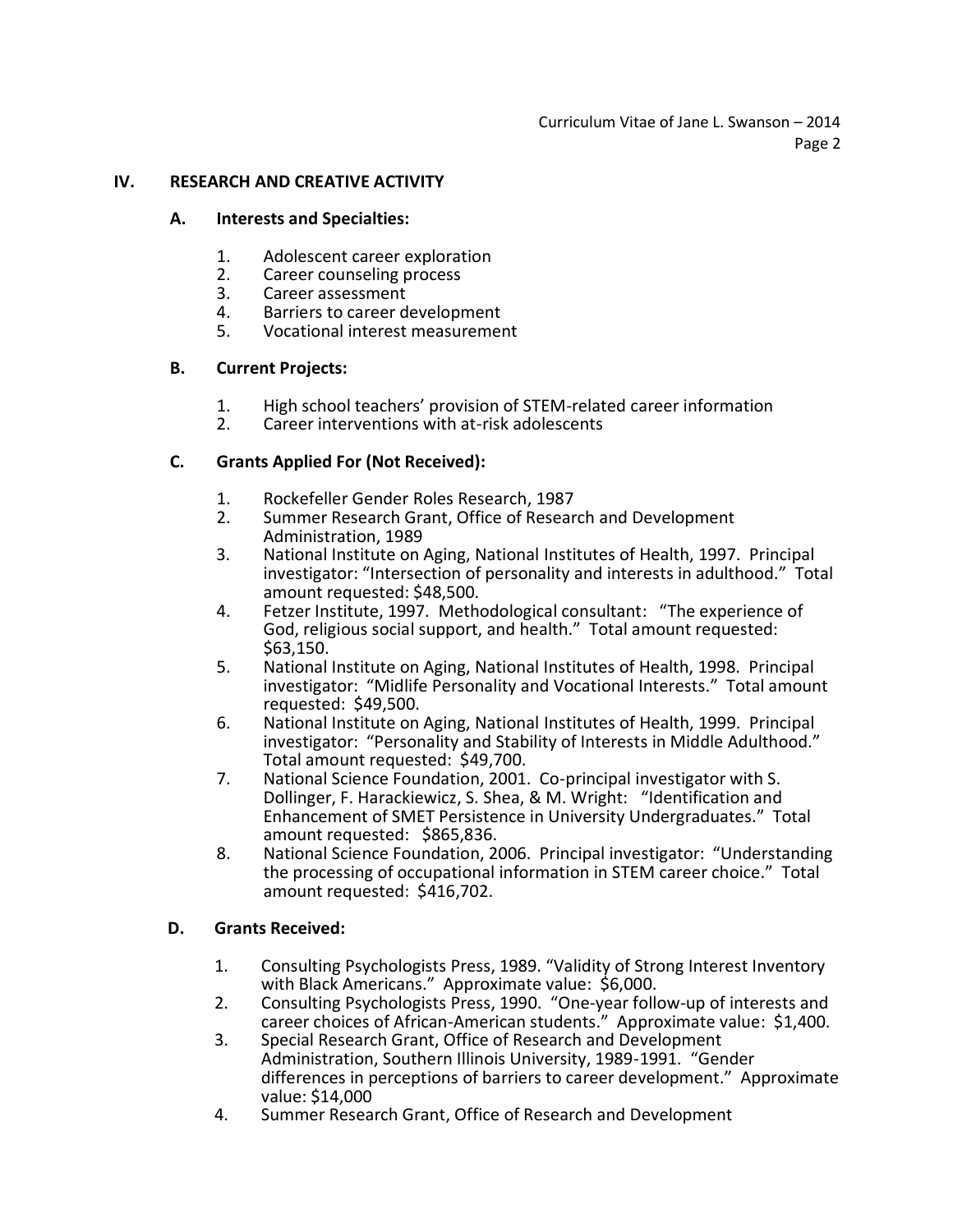Administration, Southern Illinois University, 1990. "A longitudinal follow-up of Black college students' major and career choices." Approximate value: \$3,200.

- 5. Summer Research Grant, Office of Research and Development Administration, Southern Illinois University, 1995. "Evaluation of the Career Barriers Inventory." Approximate value: \$5,000
- 6. Equipment Grant, University Women's Professional Advancement Office, Southern Illinois University, 1995. Approximate value: \$800.
- 7. Equipment Grant, Office of Research Development and Administration, Southern Illinois University, 1996. Approximate value: \$750.
- 8. Special Research Grant, Office of Research Development and Administration, Southern Illinois University, 1995-1997. "Investigating Process and Content Variables in Career Counseling." Approximate value: \$16,400
- 9. Summer Research Grant, Office of Research Development and Administration, Southern Illinois University, 2001. "Evaluating Indices of Stability and Change." Approximate value: \$8,000.
- 10. Substance Abuse and Mental Health Services Administration, Department of Health and Human Services, 2001-2003. Co-principal investigator with M. L. Cashel: "Establishing a Violence Prevention Collaboration and Inter-Agency Programming in Southern Illinois." Total amount: \$300,000.
- 11. Department of Labor, Pension and Welfare Benefits Administration, 2002- 2003. "Patterns of Health Insurance Coverage and the Retirement Decisions of Men and Women: The Moderating Role of Psychological and Health Factors." Total amount: \$23,214.
- 12. Kuder, Inc., Adel, Iowa, 2007-2008. "Antecedents and Consequences of Using the *Kuder Career Planning System:* Who Benefits Most and in What Manner?" Amount received: \$5,000.
- 13. Seed Grant, Office of Sponsored Projects Administration, Southern Illinois University, 2012-2013. "From Classroom to Careers: Teachers' Provision of STEM Career Information." Approximate value: \$18,000

# **E. Honors and Awards:**

E. K. Strong, Jr. Memorial Fellowship, University of Minnesota, 1985. Eva O. Miller Research Fellowship, University of Minnesota, 1985-1986.

Nominated for Early Career Award, Division of Counseling Psychology, American Psychological Association, 1993, 1994

Elected Fellow, Division of Counseling Psychology, American Psychological Association, 1999

Nominated for the John L. Holland Award, Society of Counseling Psychology, American Psychological Association, 2004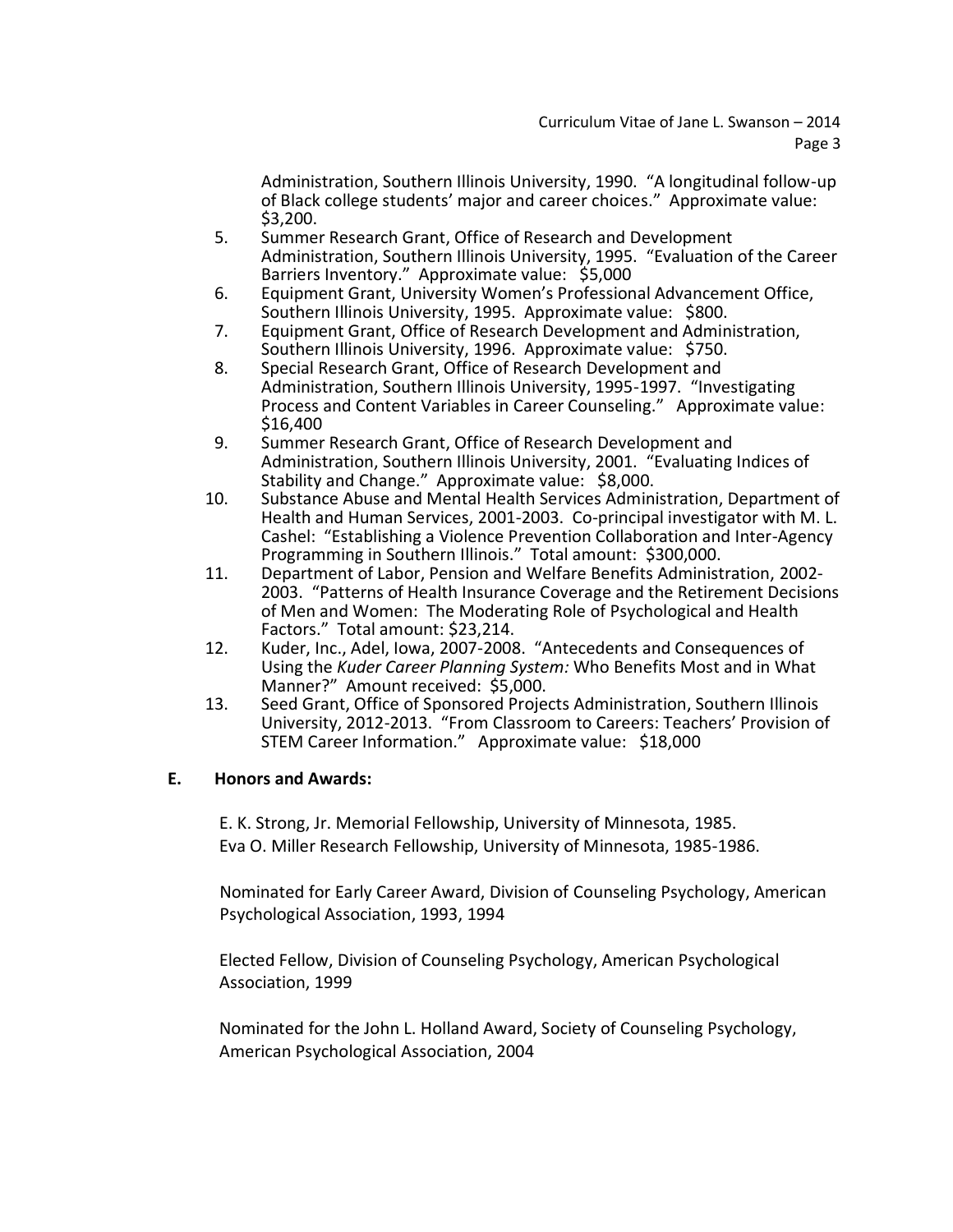## **F. Papers and Presentations at Professional Meetings:**

#### *Peer Reviewed Papers*

- 1. Swanson, J. L. (1982, August). The SVIB-SCII Academic Comfort scale: Interpretive information for counselors. In D. Campbell (Chair), *Recent Research Findings and Applications for Counseling for the Strong*. Symposium conducted at the annual meeting of the American Psychological Association, Washington, D.C.
- 2. Swanson, J. L. (1982, October). *The Strong-Campbell Interest Inventory: Recent research and implications for counselors*. Paper presented at the annual meeting of the Wisconsin College Personnel Association, Madison, Wisconsin.
- 3. Swanson, J. L. (1983, August). Relating Holland's theory to prediction of college majors and achievement. In J. Hansen (Chair), *Recent Research and Application of Holland's Theory of Interests*. Symposium conducted at the annual meeting of the American Psychological Association, Anaheim, California.
- 4. Swanson, J. L. (1984, August). Can stability of interests be empirically predicted? In J. Hansen (Chair), *New Directions in Interest Measurement*. Symposium conducted at the annual meeting of the American Psychological Association, Toronto, Canada.
- 5. Swanson, J. L., & Hansen, J. C. (1984, August). *Holland's theory of interests: A reanalysis of the undifferentiated profile*. Paper presented at the annual meeting of the American Psychological Association, Toronto, Canada.
- 6. Swanson, J. L. (1985, August). Predictive validity of the 1985 SVIB-SCII for college majors. In W. Layton (Chair), *Technical and Interpretive Report on the 1985 SVIB-SCII*. Symposium conducted at the annual meeting of the American Psychological Association, Los Angeles, California.
- 7. Swanson, J. L. (1985, August). *Assessing the dimensionality of the Counselor Rating Form*. Paper presented at the annual meeting of the American Psychological Association, Los Angeles, California.
- 8. Swanson, J. L. (1986, August). Individual differences in interest stability over an 11-year interval. In J. Prince (Chair), *Measuring Vocational Interests: New Findings for Research and Practice*. Symposium presented at the annual meeting of the American Psychological Association, Washington, D.C.
- 9. Swanson, J. L. (1987, August). Predicting 12-year interest stability from freshman year SVIB-SCII profiles. In J. Hansen (Chair), *Interest Measurement: New Perspectives*. Symposium presented at the annual meeting of the American Psychological Association, New York.
- 10. Swanson, J. L., & Lease, S. H. (1988, March). Gender differences in self-ratings of career-related skills and abilities. In S. Bowman (Chair), *Assessing Decision-*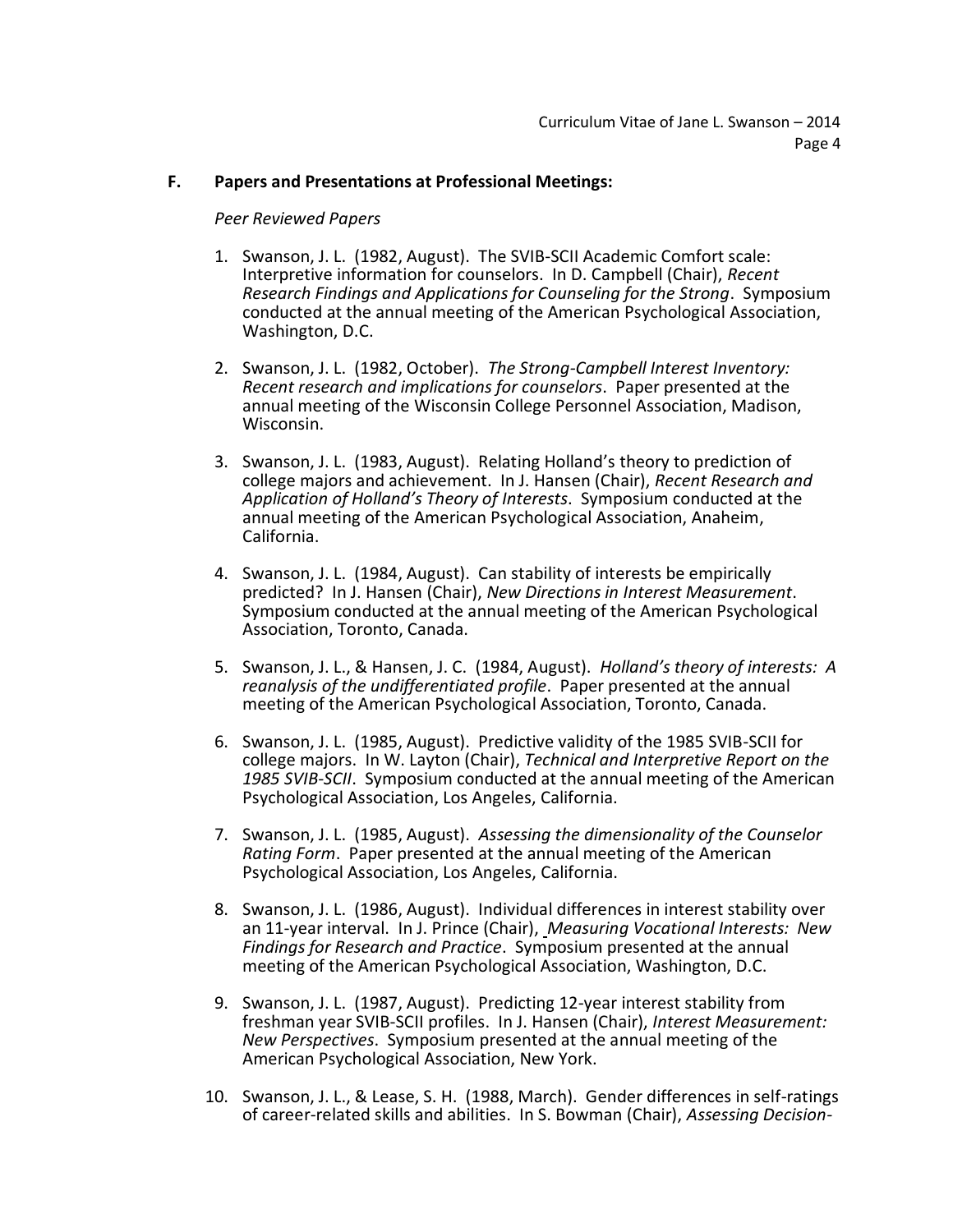*making Styles and the Usefulness of Self-rating Scales*. Symposium presented at the annual meeting of the American College Personnel Association, Miami, Florida.

- 11. Swanson, J. L. (1988, May). *Challenges for new professionals*. Symposium presented at the Division 17 American Psychological Association Central Midwestern regional conference, Urbana-Champaign, Illinois.
- 12. Swanson, J. L., & Watkins, C. E. (1988, August). *New Professionals in Counseling Psychology: Gender and Racial-Ethnic Issues*. Symposium presented at the annual meeting of the American Psychological Association, Atlanta, Georgia.
- 13. Watkins, C. E., & Swanson, J. L. (1988, August). *New Professionals in Counseling Psychology: The First Years Out*. Symposium presented at the annual meeting of the American Psychological Association, Atlanta, Georgia.
- 14. Swanson, J. L., Bowman, S. L., & Lease, S. H. (1989, August). *Graduate students' self-efficacy and perceptions of mentoring relationships*. Paper presented at the annual meeting of the American Psychological Association, New Orleans, Louisiana.
- 15. Swanson, J. L., & Zytowski, D. G. (1990, August). The future of career assessment. In M. L. Savickas (Chair), *Career Interventions: New Directions for a New Decade*. Roundtable discussion presented at the annual meeting of the American Psychological Association, Boston, Massachusetts.
- 16. Tokar, D. M., & Swanson, J. L. (1991, August). *Psychometric properties of the White Racial Identity Attitude Scale*. Paper presented at the annual meeting of the American Psychological Association, San Francisco, California.
- 17. Swanson, J. L. (1991, August). *The structure of vocational interests for African-American college students*. Paper presented at the annual meeting of the American Psychological Association, San Francisco, California.
- 18. Swanson, J. L. (1992, August). Training issues in multicultural career counseling. In M. L. Savickas (Chair), *Multicultural Career Counseling*. Symposium presented at the annual meeting of the American Psychological Association, Washington, DC.
- 19. Swanson, J. L. (Chair). (1993, August). *Career Psychology and College Student Development*. Poster session presented at the annual meeting of the American Psychological Association, Toronto.
- 20. Swanson, J. L. (Chair). (1993, August). *Research on Counseling Process/Outcome and Treatment Issues*. Poster session presented at the annual meeting of the American Psychological Association, Toronto.
- 21. Swanson, J. L. (Chair). (1993, August). *Professional Issues, Graduate Training, and Counseling Supervision*. Poster session presented at the annual meeting of the American Psychological Association, Toronto.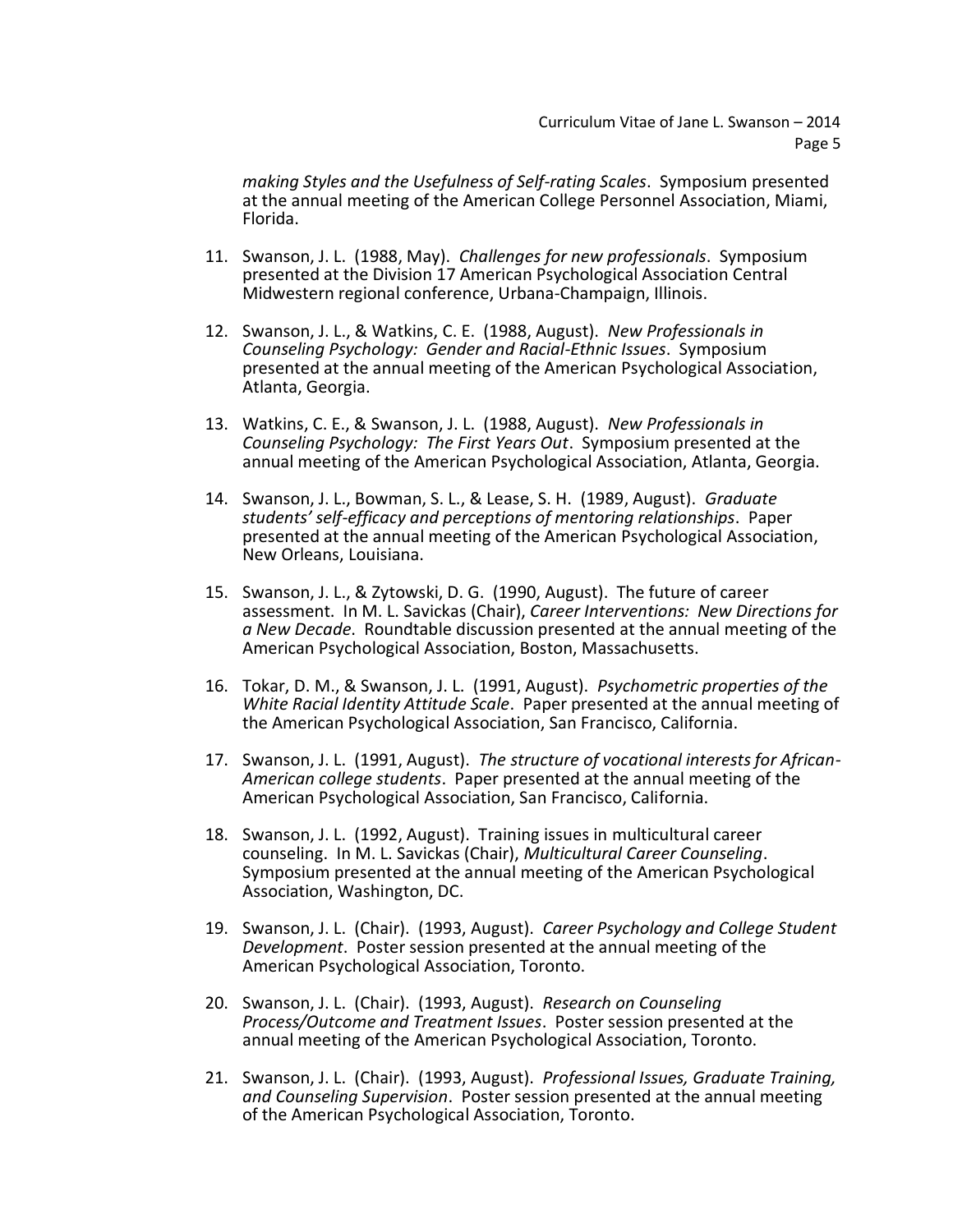- 22. Tokar, D. M., & Swanson, J. L. (1994, August). *Correspondence between Holland's vocational personality typology and the five-factor model*. Paper presented at the annual meeting of the American Psychological Association, Los Angeles.
- 23. Letarte, D. C., & Swanson, J. L. (1994, August). *Female socialization as a delimiting factor in career choice*. Paper presented at the annual meeting of the American Psychological Association, Los Angeles.
- 24. Swanson, J. L., & Bowman, S. L. (1994, August). Career assessment with African American clients. In W. B. Walsh (Chair), *Career Assessment with Racial-ethnic Minority Clients*. Symposium presented at the annual meeting of the American Psychological Association, Los Angeles.
- 25. Swanson, J. L., & Daniels, K. (1994, August). *Components of perceptions of career-related barriers*. Paper presented at the annual meeting of the American Psychological Association, Los Angeles.
- 26. Swanson, J. L. (1995, April). Discussant in D. A. Jepsen (Chair), *The influence of SII score interpretations on college women's career planning*. Symposium presented at the annual meeting of the American Counseling Association, Denver.
- 27. Letarte, D. C., & Swanson, J. L. (1995, May). *Female socialization as a delimiting factor in career choice*. Paper presented at "Celebrating Scholarship through Posters," University Women's Professional Advancement and Women's Studies, Southern Illinois University.
- 28. Daniels, K., & Swanson, J. L. (1995, August). *Examination of career myths*. Paper presented at the annual meeting of the American Psychological Association, New York.
- 29. Swanson, J. L., & Ryan, N. (1995, August). Overcoming career barriers. In M. L. Savickas (Chair), *Innovations in Career Intervention*. Roundtable discussion presented at the annual meeting of the American Psychological Association, New York.
- 30. Swanson, J. L. (1995, August). Securing tenure and being promoted.. In L. Forrest (Chair), *Professional Milestones and Hurdles—Facilitating Career Development*. Roundtable discussion presented at the annual meeting of the American Psychological Association, New York.
- 31. Swanson, J. L., & Daniels, K. (1995, October). *Measuring the perceptions of career barriers.* Paper presented at the Division 17 American Psychological Association Southeastern regional conference, Memphis, Tennessee.
- 32. Swanson, J. L. (1995, October). *Counseling process: Evolving from personal to career counseling.* Symposium presented at the Division 17 American Psychological Association Southeastern regional conference, Memphis, Tennessee.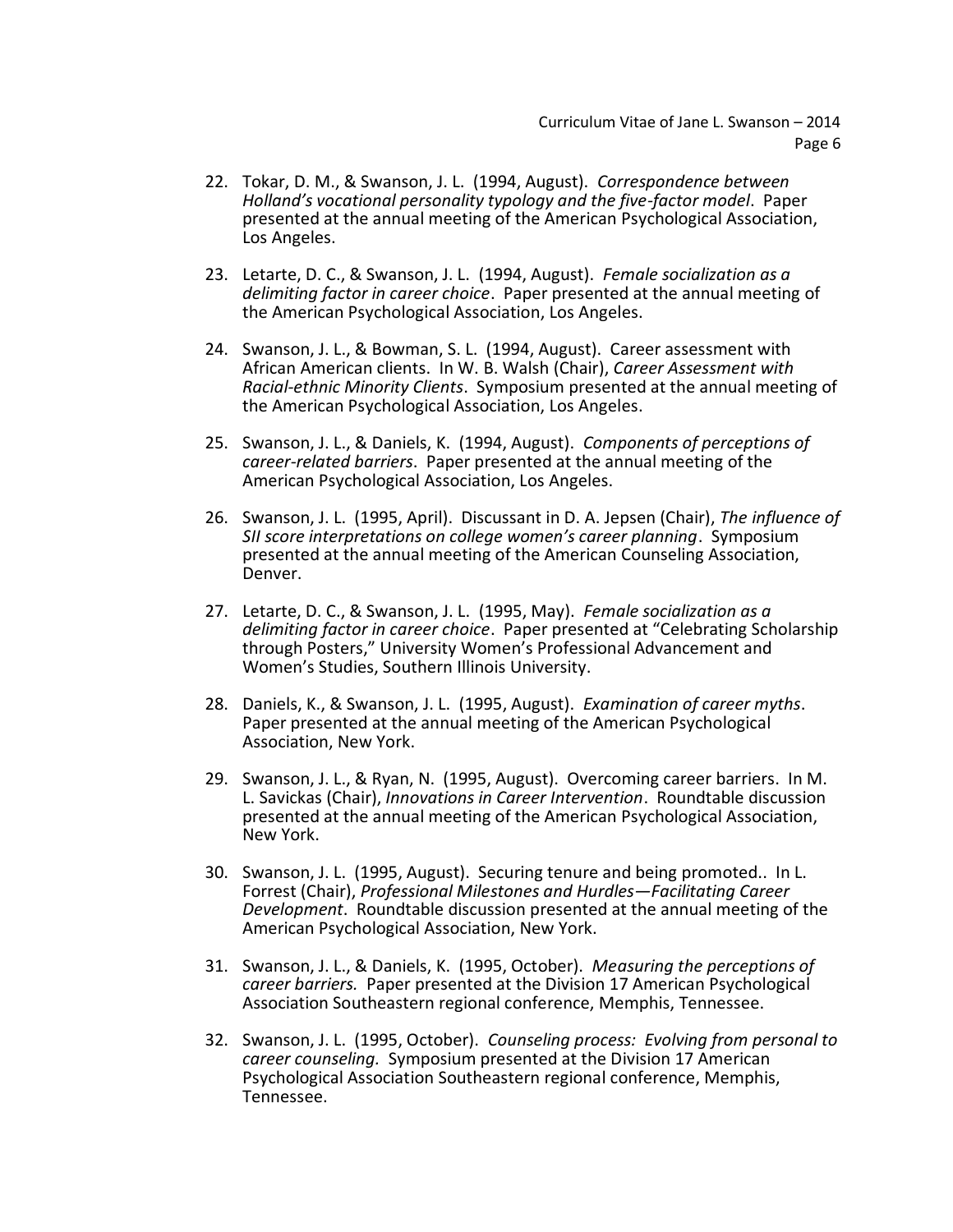- 33. Swanson, J. L. (1996, April). *Assessing perceptions of career barriers*. Paper presented at the annual meeting of the American Counseling Association, Pittsburgh, Pennsylvania.
- 34. Swanson, J. L. (1996, August). How do women perceive career barriers? Theoretical and measurement issues. In V.S. Solberg & K. M. O'Brien (Chairs), *Promoting Women's Career Development into the Next Millennium and Beyond*. Symposium presented at the annual meeting of the American Psychological Association, Toronto, Canada.
- 35. Parcover, J. A., & Swanson, J. L. (1997, August). *Nonverbal behavior: Fundamental to counseling training*. Paper presented at the annual meeting of the American Psychological Association, Chicago.
- 36. Swanson, J. L. (1997, August). Discussant in S. Brown (Chair), *Social Cognitive Career Theory - Extending the Empirical Base*. Symposium presented at the annual meeting of the American Psychological Association, Chicago.
- 37. Swanson, J. L. (1997, August). Discussant in S. Sackett (Chair), *Supervision of Career Counseling - Basic Issues and Perspectives*. Symposium presented at the annual meeting of the American Psychological Association, Chicago.
- 38. Swanson, J. L. (1997, August). What do theories of person-environment fit offer? In R. L. Worthington and R. W. Lent (Chairs), *Applying Vocational Psychology Theories to the School-to-Work Transition*. Symposium presented at the annual meeting of the American Psychological Association, Chicago.
- 39. Swanson, J. L. (1997, August). Theory into practice in assessing women's career barriers. In W. B. Walsh (Chair), *Theory into Practice in Career Assessment for Women.* Symposium presented at the annual meeting of the American Psychological Association, Chicago.
- 40. Greenwood, A. K., Swanson, J. L., Parcover, J. A., Cook, C. A., Woitke, M., Adams, L., Mahalik, J., Robinson, K., & Tiwari, N. (1997, August). *Counselor and client process variables in career counseling*. Paper presented at the annual meeting of the American Psychological Association, Chicago.
- 41. Parcover, J. A., Swanson, J. L., Cook, C. A., Greenwood, A. K., & Woitke, M. B. (1997, August). *Exploring the interaction of career and personal issues in career counseling*. Paper presented at the annual meeting of the American Psychological Association, Chicago.
- 42. Robinson, K., & Swanson, J. L. (1997, August). Perceived barriers and academic performance of African American college students. In J. L. Swanson (Chair), *Perceived Barriers to Education and Career - Theoretical and Measurement Issues*. Symposium presented at the annual meeting of the American Psychological Association, Chicago.
- 43. Swanson, J. L. (1997, August). (Chair). *Perceived Barriers to Education and Career - Theoretical and Measurement Issues*. Symposium presented at the annual meeting of the American Psychological Association, Chicago.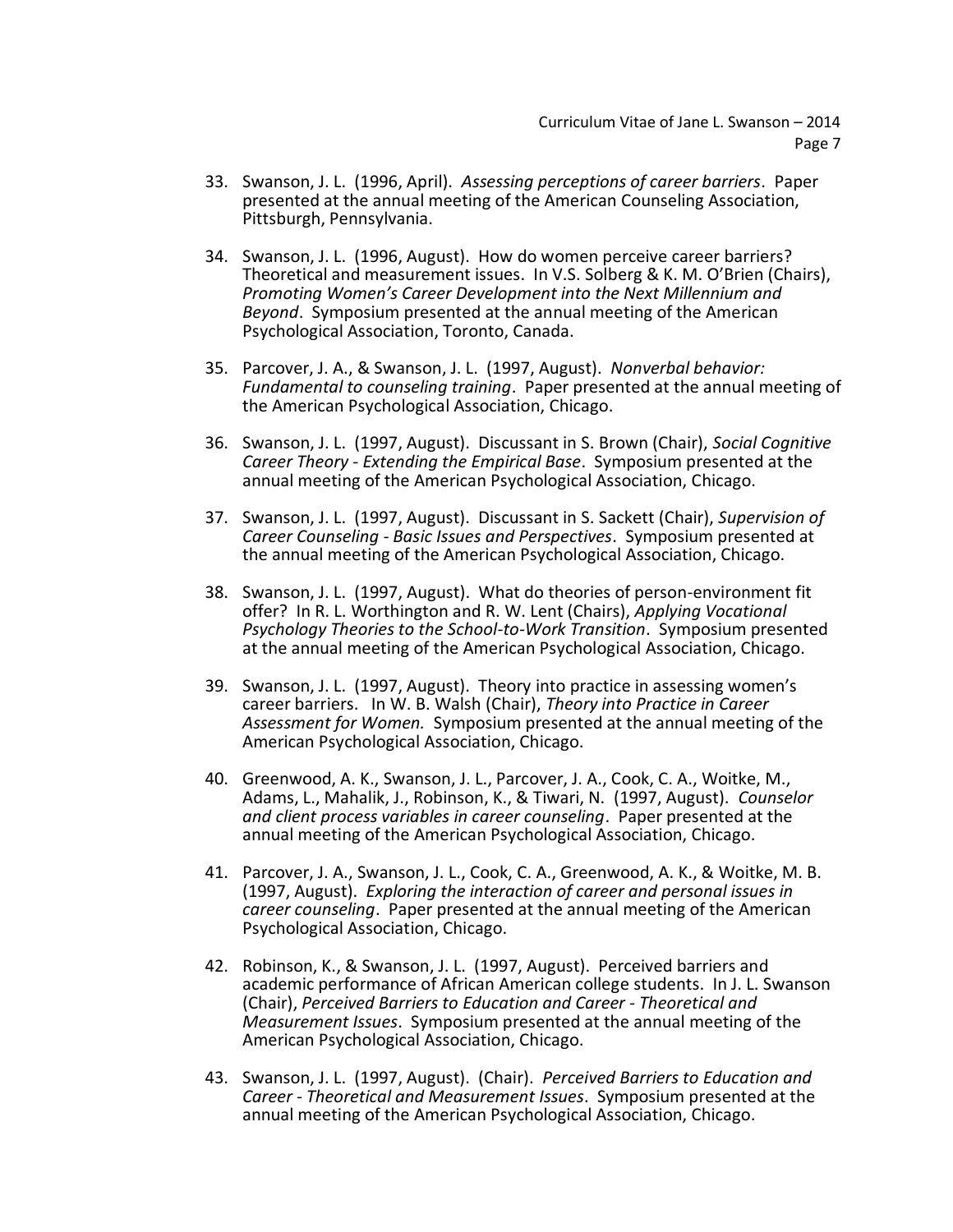- 44. Parcover, J. A., & Swanson, J. L. (1998, August). *An examination of the process of career counseling supervision*. Paper presented at the annual meeting of the American Psychological Association, San Francisco, CA.
- 45. Swanson, J. L. (1998, August). Connecting process and outcome in career counseling. In D. A. Luzzo (Chair), *Career Counseling Process and Outcomes Research.* Symposium presented at the annual meeting of the American Psychological Association, San Francisco, CA.
- 46. Swanson, J. L. (1998, August). Integrating the career-personal intersection into graduate training. In C. Robitschek & C. DeBell (Chairs), *Can Vocational Psychology Actually Be Stimulating? Some Issues in Teaching*. Symposium presented at the annual meeting of the American Psychological Association, San Francisco, CA.
- 47. Helm, K. E., & Swanson, J. L. (1999, August). *Stigma and situational helpseeking for career and personal concerns*. Paper presented at the annual meeting of the American Psychological Association, Boston, MA.
- 48. Sharpe, T., & Swanson, J. L. (1999, August). *Perceptions of career barriers by adult female students*. Paper presented at the annual meeting of the American Psychological Association, Boston, MA.
- 49. Swanson, J. L., Slaviero, D., & Chu, S. P. (1999, August). *Moderators of perceived career barriers*. Paper presented at the annual meeting of the American Psychological Association, Boston, MA.
- 50. Swanson, J. L., & Gore, P. A., Jr. (2001, March). *Social action in the 21st century*. Paper presented at the 5th biennial Society for Vocational Psychology conference, Making A Difference: Vocational Psychology and Social Action, Houston, TX.
- 51. Gore, P. A., Jr., & Swanson, J. L. (2001, March). *Tools to effect social change*. Paper presented at the 5<sup>th</sup> biennial Society for Vocational Psychology conference, Making A Difference: Vocational Psychology and Social Action, Houston, TX.
- 52. Swanson, J. L., & Gore, P. A., Jr. (2001, March). A call to action: Empowering counseling psychologists to work for social change. In P. A. Gore, Jr. (Chair), *Counseling psychologists as agents of social change*. Symposium presented at the 4th National Conference on Counseling Psychology, Houston, TX.
- 53. Im, E. K., & Swanson, J. L. (2001, August). *Perceived career barriers of Korean university students.* Paper presented at the annual meeting of the American Psychological Association, San Francisco, CA.
- 54. Mahalik, J., & Swanson, J. L. (2001, August). *The relation between Holland's typology and personality disorder traits.* Paper presented at the annual meeting of the American Psychological Association, San Francisco, CA.
- 55. Lybeck-Brown, J., Muhammad, G., Leuwerke, W. Slaviero, D. L., Swanson, J. L.,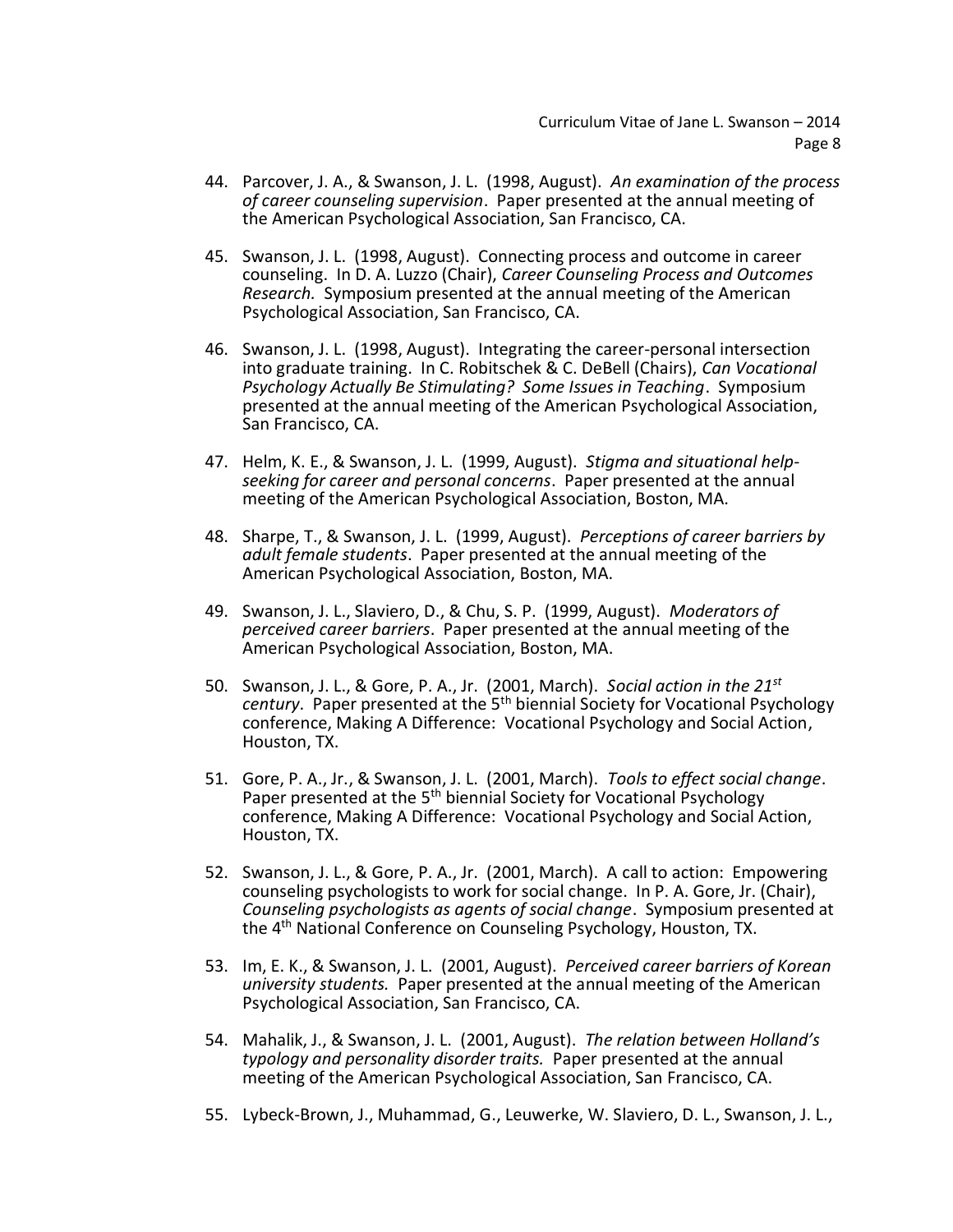& Gore, P. A. (2001, August). *Barriers perceived by inner-city African-American youth.* Paper presented at the annual meeting of the American Psychological Association, San Francisco, CA.

- 56. Han, G., & Swanson, J. L. (2001, August). *Irrational beliefs and career beliefs as mediators of career indecision*. Paper presented at the annual meeting of the American Psychological Association, San Francisco, CA.
- 57. Swanson, J. L. (2001, August). (Chair). *In the Trenches: Making a Difference as Vocational Psychologists.* Symposium presented at the annual meeting of the American Psychological Association, San Francisco, CA.
- 58. Swanson, J. L. (2001, August). (Chair). *Roundtables: Learning to Make a Difference as Vocational Psychologists*. Roundtable discussions presented at the annual meeting of the American Psychological Association, San Francisco, CA.
- 59. Fouad, N. A., & Swanson, J. L. (2001, August). Expanding the sex- and culturerelevance of interest inventory items.In D. A. C. Donnay (Chair), *Revising the Strong Interest Inventory: Implications for Vocational Interest Measurement.* Symposium presented at the annual meeting of the American Psychological Association, San Francisco, CA.
- 60. Gore, P. A., Swanson, J. L., Muhammad, G., & Leuwerke, W. C. (2001, August). Designing interventions to reduce perceived barriers of inner city youth. In E. Chen (Chair), *Perceived Career Barriers: Research-Informed Interventions for Diverse Youth.* Symposium presented at the annual meeting of the American Psychological Association, San Francisco, CA.
- 61. Swanson, J. L. (2001, August). The past, present, and future of career counselor training*.* In M. J. Heppner (Chair)*, Career Counseling Training: Empirical Models, Social Justice Settings, Diverse Populations.* Symposium presented at the annual meeting of the American Psychological Association, San Francisco, CA.
- 62. Spokane, A. R., Fouad, N. A., & Swanson, J. L. (2001, August*).* Culture-centered career interventions. In S. Whiston (Chair), *Do Career Interventions Make a Difference: An Overview of Research.* Symposium presented at the annual meeting of the American Psychological Association, San Francisco, CA.
- 63. Cashel, M. L., Swanson, J. L., Ledbetter, R., & Goodman, C. (2002, June). *Evaluation of a juvenile mentoring program in Southern Illinois.* Paper presented at the Third International Conference on Child and Adolescent Mental Health, Brisbane, Australia.
- 64. Stockdale, M. S., Cox, C. P., Swanson, J. L., Shannon, D., & Sarvela, P. (2002, June ). *Perceptions of the health insurance gap: A focus group study of seven stakeholder groups across the state of Illinois*. Paper presented at the Society for the Psychological Study of Social Issues conference. Toronto, Canada.
- 65. Im, E. K., & Swanson, J. L. (2002, August). *Perceived career barriers, coping*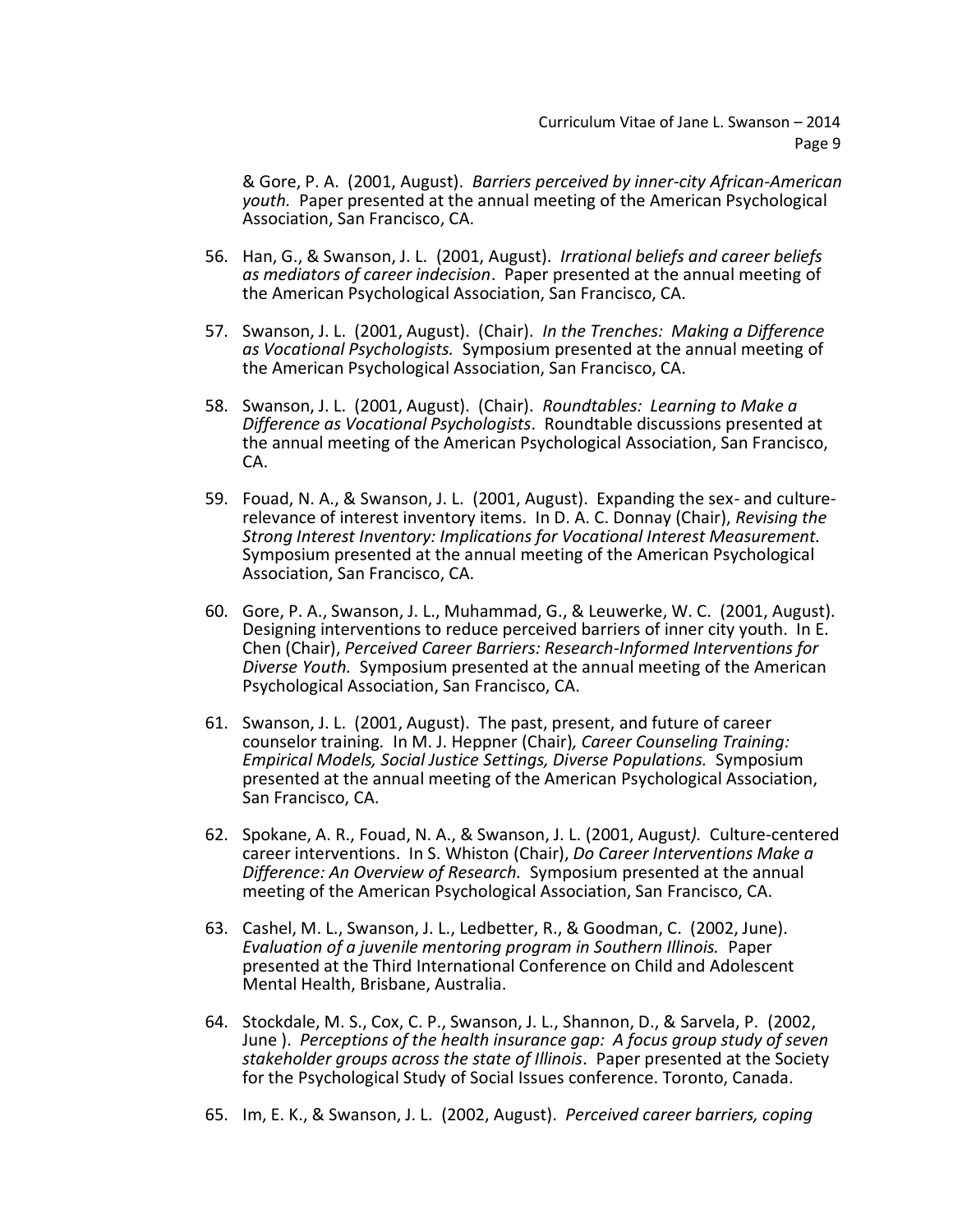*efficacy, and personality in Korean students*. Symposium presented at the annual meeting of the American Psychological Association, Chicago, IL.

- 66. Summers, S. E., Swanson, J. L., & Gore, P. A., Jr. (2002, August). *The relation of personality types to perceptions of career barriers*. Symposium presented at the annual meeting of the American Psychological Association, Chicago, IL.
- 67. Gore, P. A., Jr., Swanson, J. L., Leuwerke, W. C., D'Achiardi, C. D., Hitch, J., & Edwards, J. (2002, August). *Exploring the outcomes of interest inventory interpretations*. Paper presented at the annual meeting of the American Psychological Association, Chicago, IL.
- 68. Close, W. M., Solberg, V. S., Nord, D., & Swanson, J. L. (2002, August). *Effects of a vocational adventure intervention on career-related barriers*. Paper presented at the annual meeting of the American Psychological Association, Chicago, IL.
- 69. Leuwerke, W., & Swanson, J. L. (2003, August). *Qualitative examination of client resistance in career counseling*. Paper presented at the annual meeting of the American Psychological Association, Toronto, Canada.
- 70. Swanson, J. L., D'Achiardi, C., & Cashel, M. L. (2003, August). *Vocational exploration with at-risk adolescents in a mentoring program.* Paper presented at the annual meeting of the American Psychological Association, Toronto, Canada.
- 71. Swanson, J. L. (2004, March). *Risk aversion as a psychological factor in retirement decisions*. Paper accepted for the conference of the Society of Actuaries, Las Vegas, NV.
- 72. Cashel, M. L., Pettapiece, J., & Swanson, J. L. (2004, March). Mentoring and life skills training for youth violence prevention*.* In P. Boxer (Chair), *Developmental and Methodological Issues in Adolescent Aggression Prevention*. Symposium presented at the annual meeting of the Society for Research on Adolescence, Washington, D.C.
- 73. D'Achiardi, C., & Swanson, J. L. (2004, July). *Stability and congruence between expressed and inventoried interests during early adolescence*. Paper presented at the annual meeting of the American Psychological Association, Honolulu, Hawaii.
- 74. Swanson, J. L., & D'Achiardi, C. (2004, July). *Alternate methods of adolescent career assessment: Avoiding the "mindless mindset."* Paper presented at the annual meeting of the American Psychological Association, Honolulu, Hawaii.
- 75. Swanson, J. L., & Yanico, B. J. (2004, July). An in-house career counseling agency solution to career services. In J. Hinkleman (Chair), *Where's the vocational psychology in university counseling centers?* Symposium presented at the annual meeting of the American Psychological Association, Honolulu, Hawaii.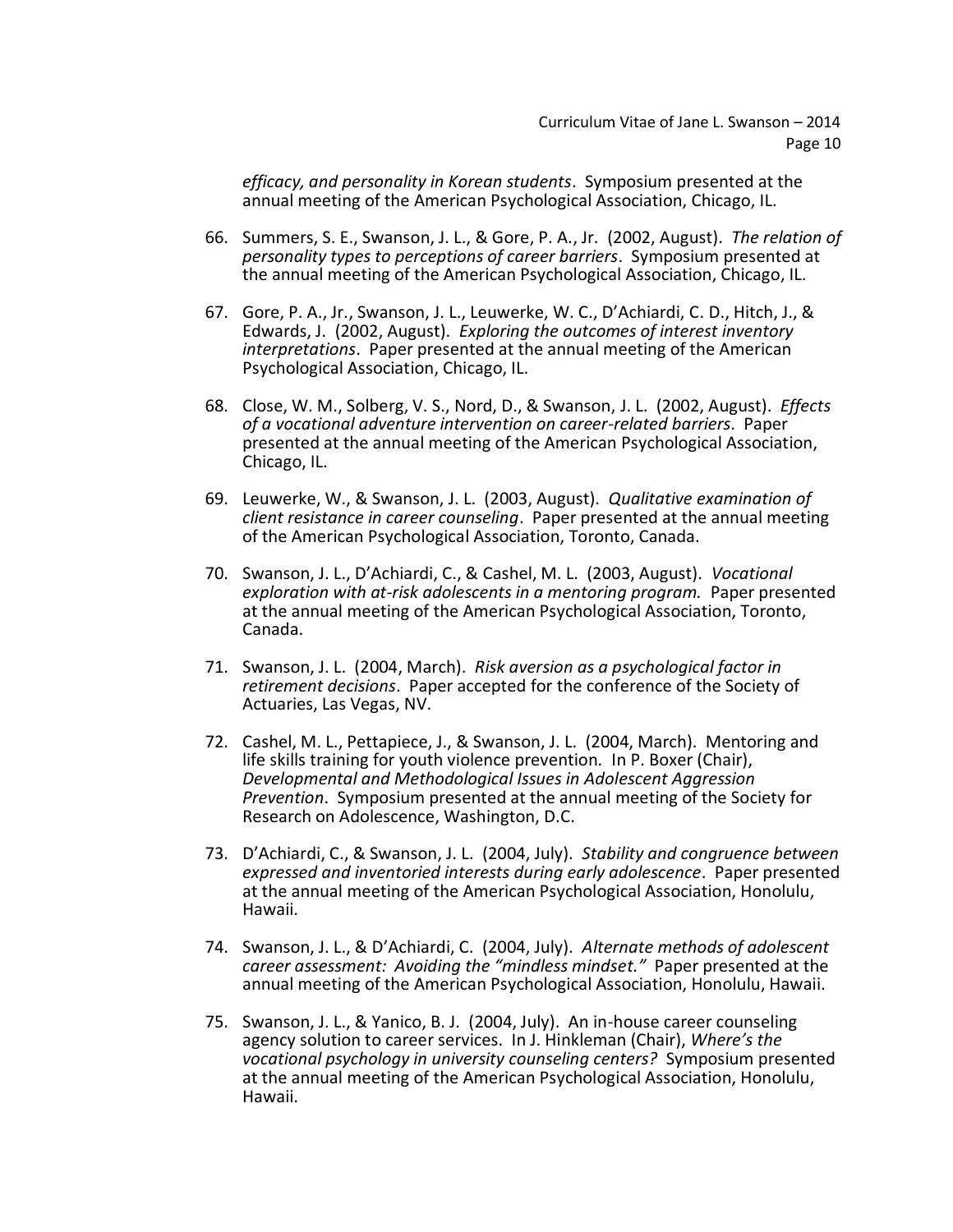- *76.* D'Achiardi, D., Swanson, J. L., & Pickett, R. (2005, June). *Making Holland's theory fun for students: The Hexagon Game.* Poster presented at the 7th biennial Society for Vocational Psychology conference, New Methods for Research and Practice in Vocational Psychology, Vancouver, British Columbia.
- 77. Swanson, J. L., D'Achiardi, C, & Shen, F. (2005, June). *Psychometric equivalence of an innovative method of career assessment*. Poster presented at the 7<sup>th</sup> biennial Society for Vocational Psychology conference, New Methods for Research and Practice in Vocational Psychology, Vancouver, British Columbia.
- 78. Pickett, R. F., & Swanson, J. L. (2005, August). *An examination of Gottfredson's theory of circumscription with elementary school children*. Paper presented at the annual meeting of the American Psychological Association, Washington, D.C.
- 79. Swanson, J. L., Miller, S. A., & D'Achiardi, C. (2006, August). Engaging reluctant adolescents in career exploration. In J. L. Swanson (Chair), *Designing Innovative Career Interventions for Diverse Adolescents.* Symposium presented at the annual meeting of the American Psychological Association, New Orleans, Louisiana.
- 80. D'Achiardi, C., Miller, S. A., & Swanson, J. L. (2006, August). *Assessed interests and perceived skills in rural versus urban adolescents*. Paper presented at the annual meeting of the American Psychological Association, New Orleans, Louisiana.
- 81. Landry, J. C., & Swanson, J. L. (2006, August). *Investigating the relationship between career indecision and level of anxiety*. Paper presented at the annual meeting of the American Psychological Association, New Orleans, Louisiana.
- 82. Whiston, S. C., & Swanson, J. L. (2006, August). Process and outcome research on career counseling. In K. C. Chwalisz (Chair), *Scientists and Practitioners Networking to Promote Psychotherapy Science*. Roundtable presented at the annual meeting of the American Psychological Association, New Orleans, Louisiana.
- 83. Swanson, J. L. (2006, August). Discussant for R. W. Lent (Chair), *Testing social cognitive career theory with diverse methodological tools.* Symposium presented at the annual meeting of the American Psychological Association, New Orleans, Louisiana.
- 84. Miller, S.A., Dillon, A., & Swanson, J. L. (2007, May). *Genograms as sources of support, inspiration, and meaningful adolescent self-exploration*. Paper presented at the 8th biennial conference of the Society for Vocational Psychology, Akron, Ohio.
- 85. Swanson, J. L., Miller, S. A., Dillon, A., & D'Achiardi, C. (2007, August). *Using on-line career assessment in a high school classroom intervention*. Poster presented at the annual meeting of the American Psychological Association, San Francisco, California.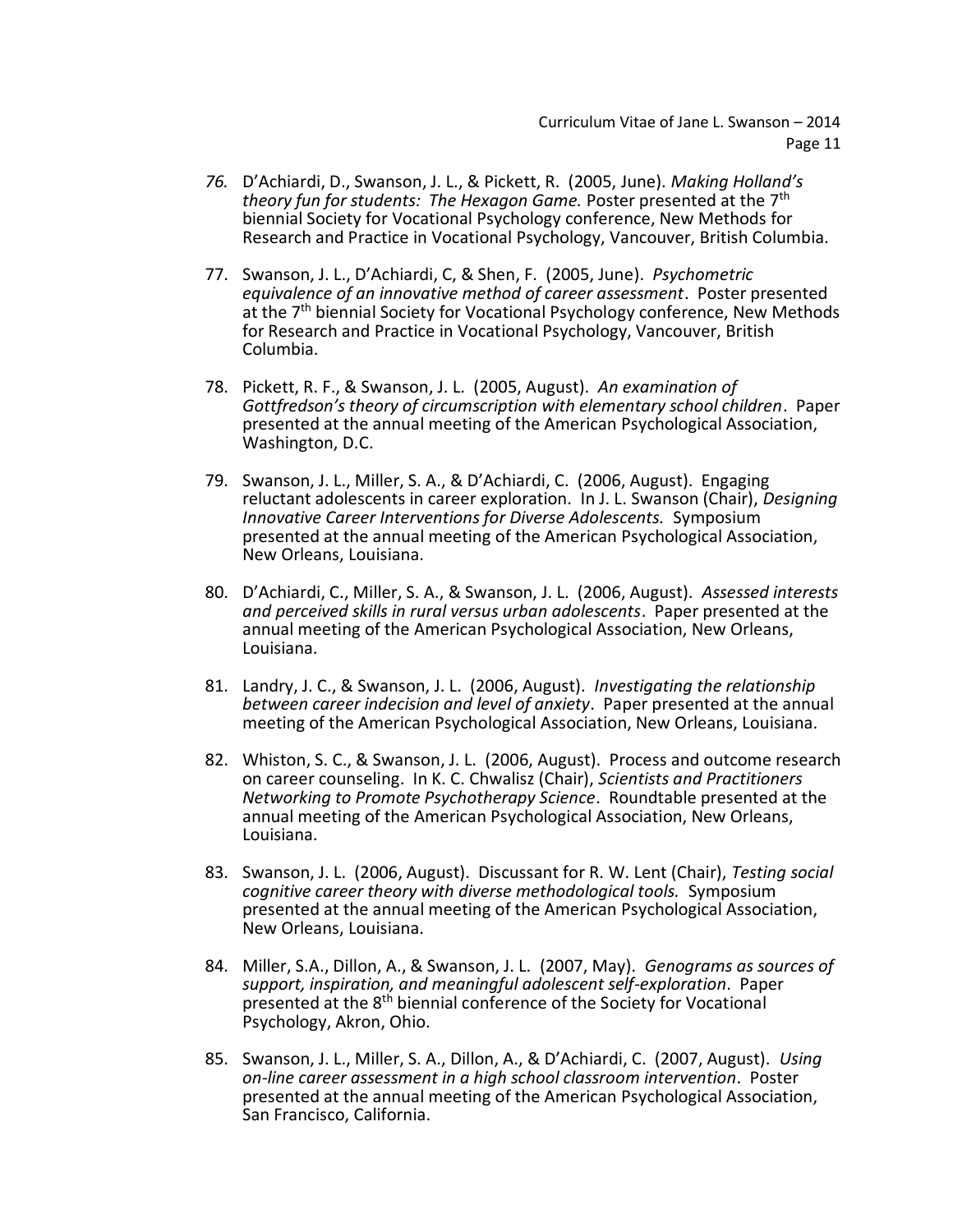- 86. Swanson, J. L., Miller, S. A., & Pickett, R. F. (2007, August). *A two-year longitudinal study of young children's interests.* Poster presented at the annual meeting of the American Psychological Association, San Francisco, California.
- 87. Pickett, R. F., Gore, P. A., Jr., & Swanson, J. L. (2007, August). *Examining vocational exploratory behavior in first-year college students.* Poster presented at the annual meeting of the American Psychological Association, San Francisco, California.
- 88. Rottinghaus, P., Swanson, J. L., Hees, C., LaBarge, D., & Miller, S. A. (2007, August). *Enhancing interest inventory interpretations with five critical ingredients*. Poster presented at the annual meeting of the American Psychological Association, San Francisco, California.
- 89. Rottinghaus, P., Hees, C., Miller, S. A., & Swanson, J. L. (2007, August). Meeting community needs through a career counseling training clinic. In B. L. Lewis (Chair), *A Social Justice Agenda for Practicum Training in Training Clinics.* Symposium presented at the annual meeting of the American Psychological Association, San Francisco, California.
- 90. Miller, S. A., & Swanson, J. L. (2008, March). Weaving science throughout an adolescent career exploration program. In K. Chwalisz (Chair), *Training for a Changing World: Student Scientist-Practitioners*. Symposium presented at the International Counseling Psychology Conference, Chicago.
- 91. Pickett, R. F., Gore, P. A., Jr., & Swanson, J. L. (2008, March). *Cultural considerations in career exploration interventions.* Poster presented at the International Counseling Psychology Conference, Chicago.
- 92. Nadler, J. T., & Swanson, J. L. (2008, August). *Graduate student teaching: Faculty, graduate student, and undergraduate perspectives*. Poster presented at the annual meeting of the American Psychological Association, Boston, Massachusetts.
- 93. Miller, S.A., Palmer, C., & Swanson, J. L. (2008, August). *Qualitative analysis of adolescents' reactions to online career assessments.* Poster presented at the annual meeting of the American Psychological Association, Boston, Massachusetts.
- 94. Shen, F., Wang, Y-W., & Swanson, J. (2008, August). *Validating the Internalization of Asian American Stereotypes Scale.* Paper presented at the 2008 annual meeting of the American Psychological Association, Boston, MA.
- 95. Pickett, R.F., Gore, P.A., Swanson, J.L. & Rinella, V. (2009, February). *An examination of first-year students' vocational interest patterns*. Poster presented at the Annual First-Year Experience Conference, Orlando FL.
- 96. King, M. J., Jensen, L. L., Kay, H. C., & Swanson, J. L. (2009, June). *Making it work: Valuing parenthood and career success post-Ph.D.*Poster presented at the 9<sup>th</sup> biennial conference of the Society for Vocational Psychology, St. Louis,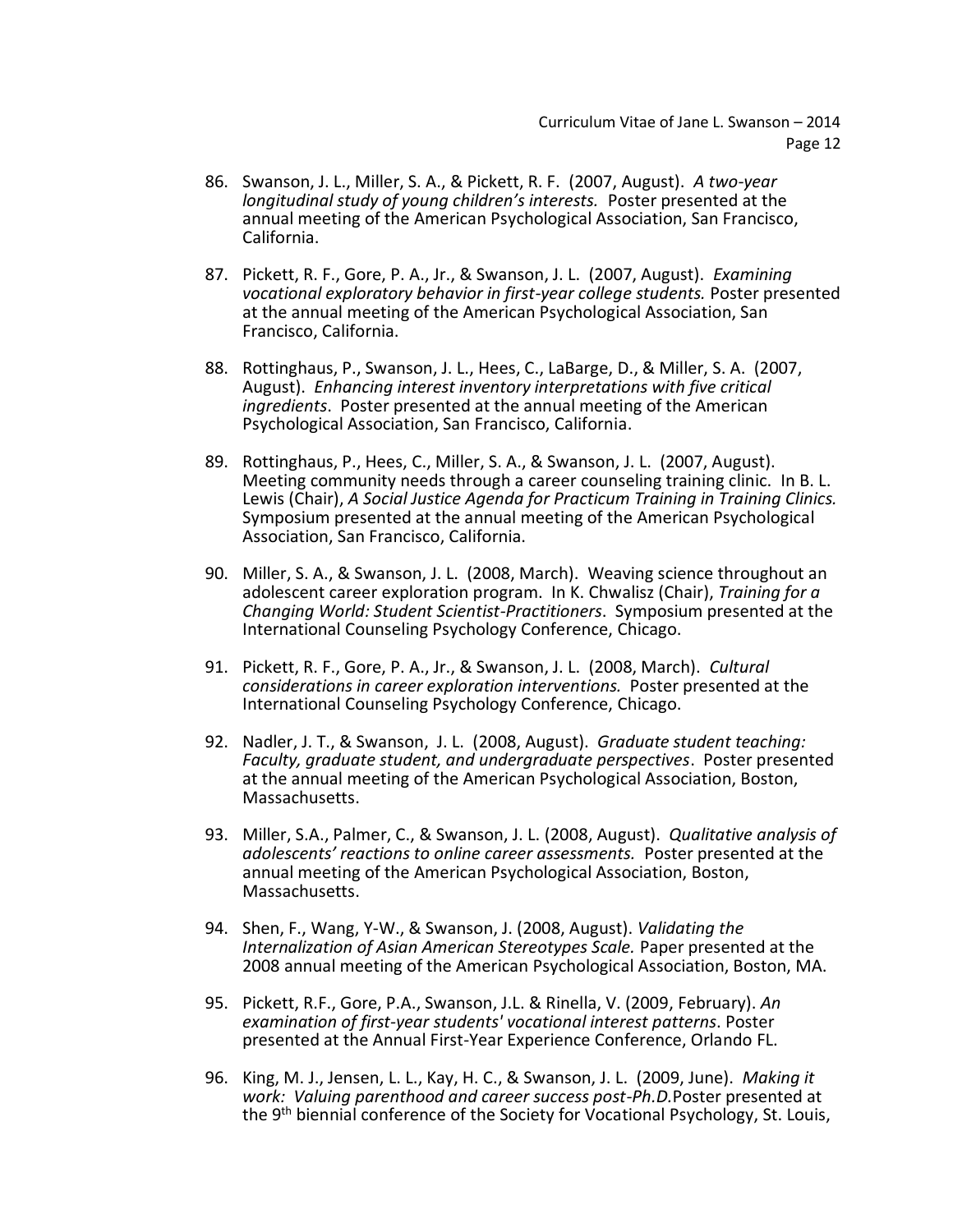Missouri.

- 97. Swanson, J. L. (2009, June). *Using Super's Work Values Inventory with adolescents*. Poster presented at the 9th biennial conference of the Society for Vocational Psychology, St. Louis, Missouri.
- 98. Swanson, J. L. (2009, August). Offering tools to build students' lives: A department chair's perspective. In P. J. Rottinghaus & D. E. P. Schultheiss (Chair), *Tools for Training Psychology Majors.* Symposium presented at the annual meeting of the American Psychological Association, Toronto, Canada.
- 99. Swanson, J. L. (2009, August). Discussant in R. W. Lent (Chair), *Testing Social Cognitive Career Theory: Three Meta-analytic Investigations.* Symposium presented at the annual meeting of the American Psychological Association, Toronto, Canada.
- 100. Shen, F., Wang, Y-W., & Swanson, J. L. (2009, August). *Impact of internalized stereotyping on Asian Americans' career development*. Poster presented at the annual meeting of the American Psychological Association, Toronto, Canada.
- 101. Komarraju, M., Swanson, J. L., & Tincher, C. (2010, January). *A course to increase psychology majors' career self-efficacy.* Paper presented at the 32nd annual National Institute on the Teaching of Psychology.
- 102. Shen, F.C., Wang, Y.-W., & Swanson, J. L. (2010, August). *Mediational relationship between internalized Asian American stereotyping, Asian values and well-being*. Poster presented at the annual meeting of the American Psychological Association, San Diego, CA.
- 103. Komarraju, M., Swanson, J. L., Appleby, D., Thomas, J., & McDaniel, C. R. (2011, May). *Teaching and evaluating a career planning course for psychology majors*. Symposium presented at the annual meeting of the Midwestern Psychological Association, Chicago, IL.
- 104. Swanson, J. L., & Zhang, Q. (2011, August). *Measuring adolescents' career decision-making self-efficacy.* Poster presented at the annual meeting of the American Psychological Association, Washington, DC.
- 105. Komarraju, M., Swanson, J. L., Nadler, D. R., Klotz, J., & Jensen, L. (2012, May). *Improving students' career self-efficacy, motivation, and satisfaction*. Paper presented at the Midwestern Psychological Association, Chicago, IL.
- 106. Swanson, J. L. (2012, August). *Connecting the 16 Career Clusters to Holland's typology.* Poster presented at the annual meeting of the American Psychological Association, Orlando, FL.
- 107. Swanson, J. L. (2014, March). The integration of career and noncareer issues in career counseling. In P. J. Rottinghaus (Chair), *Integrative Perspectives on Vocational Psychology Training: Theory and Practice*. Symposium presented at the International Counseling Psychology Conference, Atlanta, GA.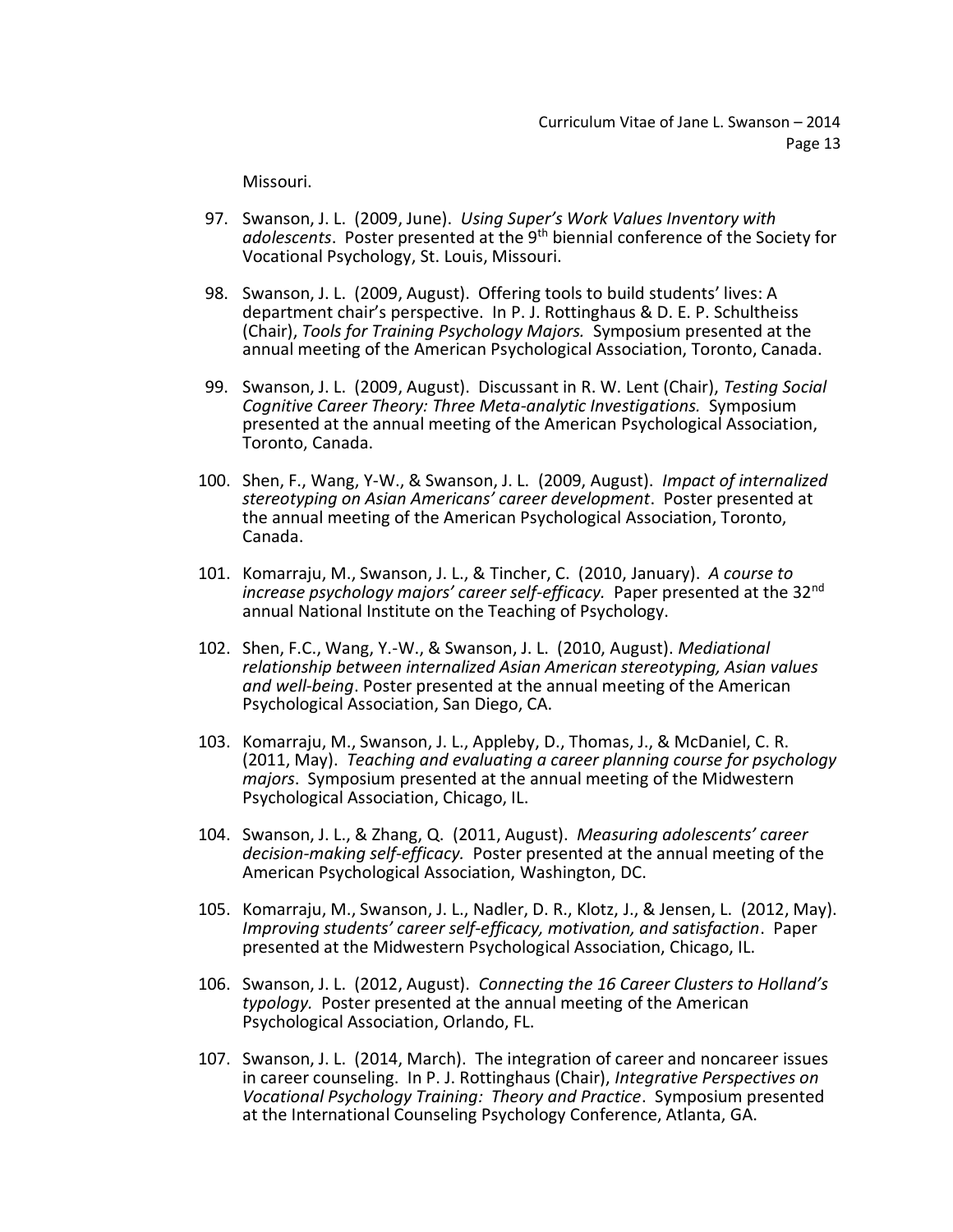108. Payne, C. A., & Swanson, J. L. (2014, August). Attitudes about disability: Two studies examining language and identity. Poster to be presented at the annual meeting of the American Psychological Association, Washington, D.C.

## *Invited Presentations*

- 1. Swanson, J. L. (1988, July). Further evidence for the construct validity of the Academic Comfort scale. Invited presentation at *The Strong: Into the Nineties* conference, Stanford University, Palo Alto, California.
- 2. Swanson, J. L. (1994, May). *Trait-and-factor career counseling: The theory is the practice*. Invited paper presented at the Toward a Convergence of Career Theory and Practice conference, Ohio State University, Columbus, Ohio.
- 3. Swanson, J. L. (1997, May). Life-span stability and change in interests. Invited presentation at the *Vocational Interests Their Meaning, Measurement, and Use in Counseling* conference, Lehigh University, Bethlehem, Pennsylvania.
- 4. Swanson, J. L. (1999, August). *Predicting stability, observing change.* Invited paper (New Fellow address) presented at the annual meeting of the American Psychological Association, Boston, MA.
- 5. Swanson, J. L. (2005, June). Using longitudinal methodology in vocational psychology. Invited address in *Quantitative research methods in vocational psychology: Issues and directions*. Plenary session presented at the 7th biennial Society for Vocational Psychology conference, New Methods for Research and Practice in Vocational Psychology, Vancouver, British Columbia.
- 6. Swanson, J. L. (2008, March). Applying the Theory of Work Adjustment to underserved populations. Invited address in *Theoretical approaches and their efficacy with diverse populations.* Symposium presented at the Society for Vocational Psychology Preconference, Chicago.

## **V. PUBLICATIONS AND CREATIVE WORKS**

#### **A. Books:**

- 1. Swanson, J. L., & Fouad, N. A. (1999). *Career theory and practice: Learning through case studies*. Thousand Oaks, CA: Sage.
- 2. Swanson, J. L., & Fouad, N. A. (2010). *Career theory and practice: Learning through case studies* (2nd ed.). Thousand Oaks, CA: Sage.
- 3. Swanson, J. L., & Fouad, N. A. (2014). *Career theory and practice: Learning*  through case studies (3<sup>rd</sup> ed.). Thousand Oaks, CA: Sage.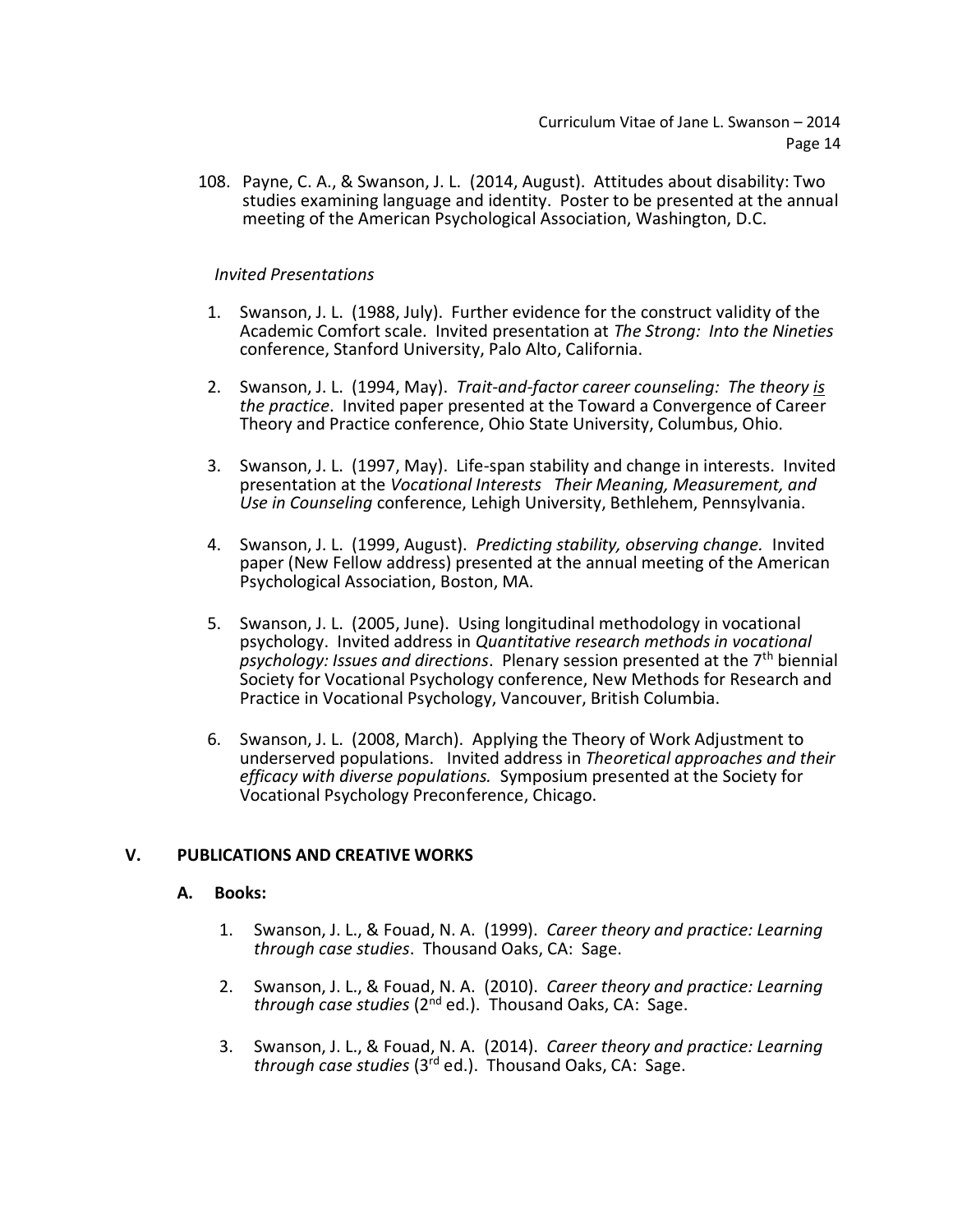- 4. Spokane, A. R., Fouad, N. A., & Swanson, J. L. (in preparation). *Career intervention in a cultural context: Models, process, and applications*. Thousand Oaks, CA: Sage.
- 5.

# **B. Articles in Professional Journals:**

- 1. Hansen, J. C., & Swanson, J. L. (1983). Stability of interests and the predictive and concurrent validity of the 1981 Strong-Campbell Interest Inventory for college majors. *Journal of Counseling Psychology, 30*, 194-201.
- 2. Swanson, J. L., & Hansen, J. C. (1985). The relationship of the construct of academic comfort to educational level, performance, aspirations, and prediction of college major choices. *Journal of Vocational Behavior, 26,* 1-12.
- 3. Swanson, J. L., & Hansen, J. C. (1986). A clarification of Holland's construct of differentiation: The importance of score elevation. *Journal of Vocational Behavior, 28*, 163-173.
- 4. Swanson, J. L., & Hansen, J. C. (1988). Stability of vocational interests over 4 year, 8-year and 12-year intervals. *Journal of Vocational Behavior, 33*, 185- 202.
- 5. Swanson, J. L., & Lease, S. H. (1990). Gender differences in self ratings of abilities and skills. *Career Development Quarterly, 38*, 347-359.
- 6. Carter, R. T., & Swanson, J. L. (1990). The validity of the Strong Interest Inventory for Black Americans: A review of the literature. *Journal of Vocational Behavior, 36*, 195-209.
- 7. Tokar, D. M., & Swanson, J. L. (1991). An investigation of Helms's (1984) model of White racial identity development. *Journal of Counseling Psychology, 38*, 296-301.
- 8. Swanson, J. L., & Tokar, D. M. (1991). College students' perceptions of barriers to career development. *Journal of Vocational Behavior, 38,* 92-106.
- 9. Swanson, J. L., & Tokar, D. M. (1991). Development and initial validation of the Career Barriers Inventory. *Journal of Vocational Behavior, 39*, 1-18.
- 10. Swanson, J. L. (1992). The structure of vocational interests for African-American college students. *Journal of Vocational Behavior, 40*, 144-157.
- 11. Swanson, J. L. (1992). In search of structural validity: A rejoinder. *Journal of Vocational Behavior, 40*, 229-238.
- 12. Swanson, J. L. (1992). Generating hypotheses from Rachel's Strong profile. *Career Development Quarterly, 41*, 31-36.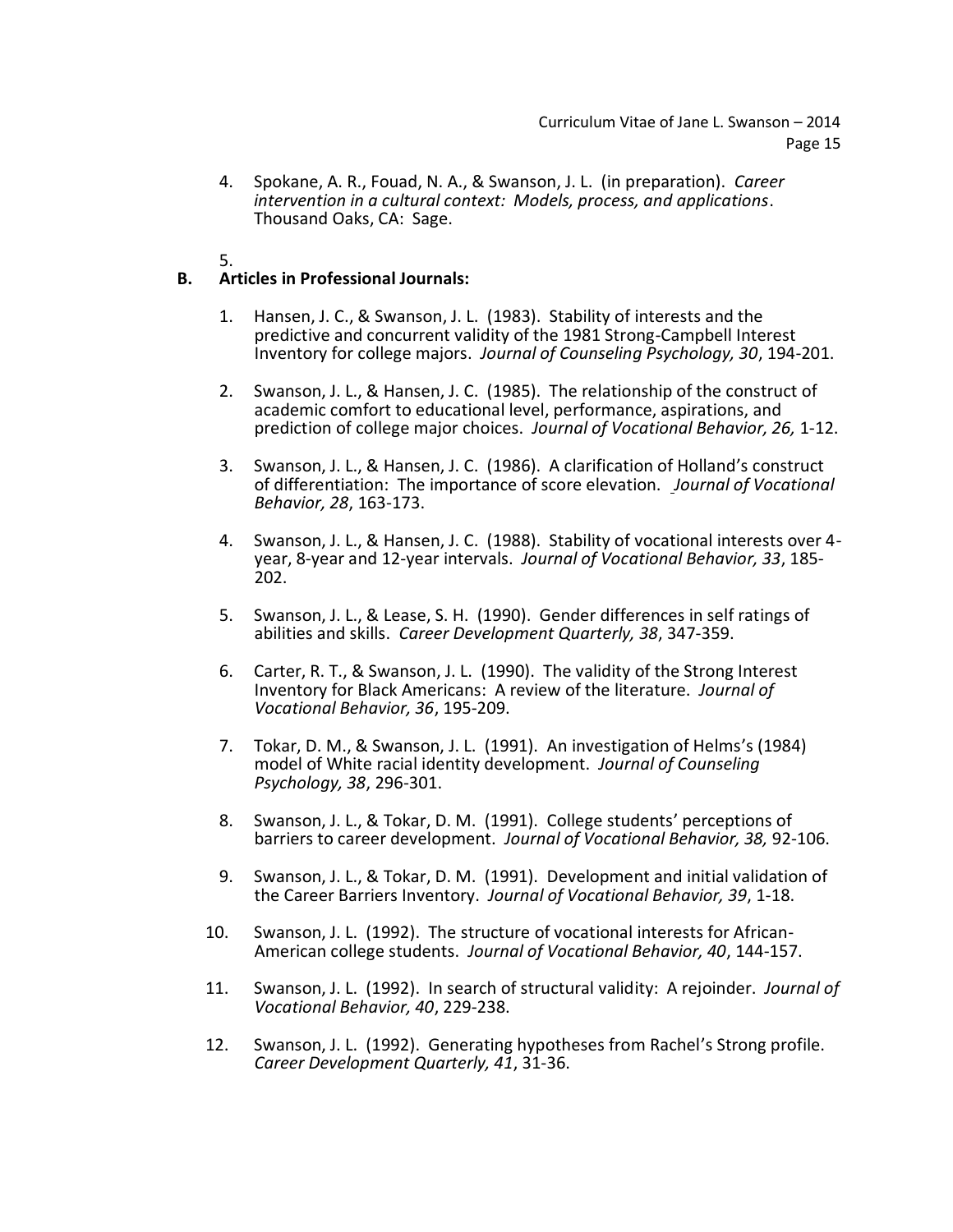- 13. Swanson, J. L. (1992). Vocational behavior, 1989-1991: Life-span career development and reciprocal interaction of work and nonwork. *Journal of Vocational Behavior, 41*, 101-161.
- 14. Swanson, J. L., & O'Saben, C. L. (1993). Differences in supervisory needs and expectations by trainee experience, cognitive style, and program membership. *Journal of Counseling and Development, 71*, 457-464.
- 15. Hinson, J. A., & Swanson, J. L. (1993). Willingness to seek help as a function of self-disclosure and problem severity. *Journal of Counseling and Development, 71,* 465-470.
- 16. Swanson, J. L. (1993). Integrated assessment of vocational interests and self-rated skills and abilities. *Journal of Career Assessment, 1,* 50-65.
- 17. Hansen, J. C., Collins, R. C., Swanson, J. L., & Fouad, N. A. (1993). Gender differences in the structure of interests. *Journal of Vocational Behavior, 42*, 200-211.
- 18. Swanson, J. L. (1993). Integrating a multicultural perspective into training for career counseling: Programmatic and individual interventions. *Career Development Quarterly, 42*, 41-49.
- 19. Zytowski, D. G., & Swanson, J. L. (1994). Parsons' contribution to career assessment. *Journal of Career Development, 20*, 305-310.
- 20. Swanson, J. L., Tokar, D. M., & Davis, L. E. (1994). Content and construct validity of the White Racial Identity Attitude Scale. *Journal of Vocational Behavior, 44*, 198-217.
- 21. Yanico, B. J., Swanson, J. L., & Tokar, D. M. (1994). Evaluation of the Black Racial Identity Attitude Scale-Form B. *Journal of Vocational Behavior, 44*, 218-234.
- 22. Swanson, J. L., & Bowman, S. (1994). Career assessment with African-American clients. *Journal of Career Assessment, 2,* 210-225.
- 23. Tokar, D. M., & Swanson, J. L. (1995). Evaluation of the correspondence between Holland's vocational personality typology and the five-factor model. *Journal of Vocational Behavior, 46*, 89-108.
- 24. Tokar, D. M., Vaux, A., & Swanson, J. L. (1995). Dimensions relating Holland's vocational personality typology and the five-factor model. *Journal of Career Assessment, 3*, 57-74.
- 25. Swanson, J. L., Daniels, K. K., & Tokar, D. M. (1996). Assessing perceptions of career-related barriers: The Career Barriers Inventory. *Journal of Career Assessment*,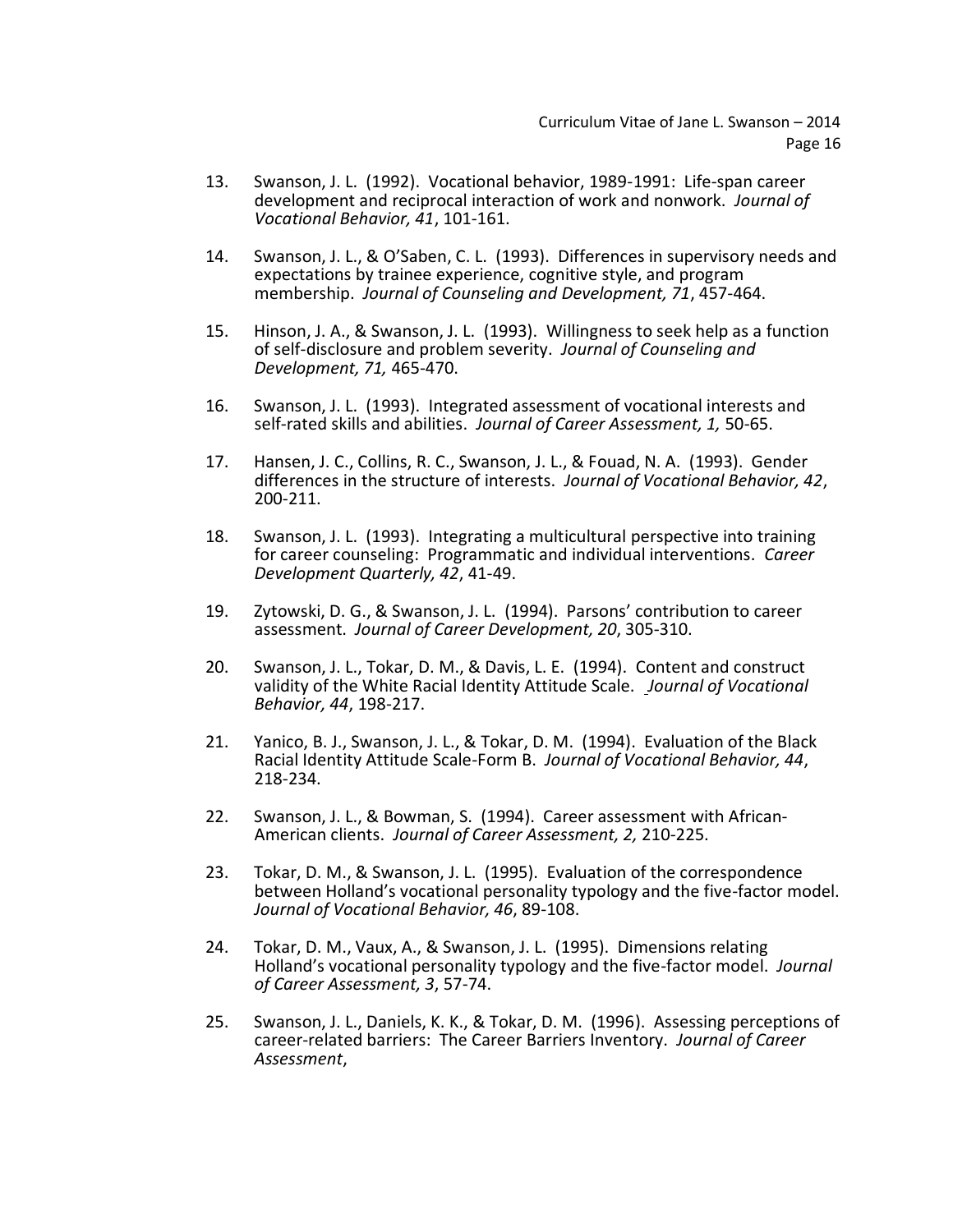- 26. Swanson, J. L., & Woitke, M. B. (1997). Theory into practice in career assessment: Assessing women's career barriers. *Journal of Career Assessment, 5*, 443-462.
- 27. Swanson, J. L., & Parcover, J. A. (1998). Annual review: Practice and research in career counseling and development, 1997. *Career Development Quarterly, 47,* 98-134.
- 28. Swanson, J. L., & Fouad, N. A. (1999). Applying theories of personenvironment fit to the transition from school to work. *Career Development Quarterly, 47*, 337-347.
- 29. Swanson, J. L. (2002). Understanding the complexity of clients' lives: Infusing a truly integrative career-personal perspective into graduate training. *The Counseling Psychologist*.
- 30. Swanson, J. L. (2003). Understanding midcareer development: From whose perspective? *The Counseling Psychologist*, *31*, 212-220.
- 31. Cashel, M. L., Goodman, C., & Swanson, J. L. (2003). Mentoring as servicelearning for undergraduates. *Academic Exchange Quarterly*, 7(2), 2376-31. Available on-line at [http://rapidintellect.com/AEQweb/sum2003.htm.](http://rapidintellect.com/AEQweb/sum2003.htm)
- 32. Spokane, A. R., Fouad, N. A., & Swanson, J. L. (2003). Culture-centered career intervention. *Journal of Vocational Behavior. 62*(3), 453-458.
- 33. Swanson, J. L., Gore, P. A., Leuwerke, W., D'Achiardi, C., Edwards, J. H., & Edwards, J. (2006). Group interpretive strategy and accuracy in recalling interest inventory information at three time intervals. *Measurement and Evaluation in Counseling and Development*, 236-246.
- 34. Shen, F. C., Wang, Y.-W., & Swanson, J. L. (2011). Development and validation of the Internalization of Asian American Stereotypes Scale. *Cultural Diversity and Ethnic Minority Psychology, 17*(3), 283-294.
- 35. Beltz, A. M., Swanson, J. L., & Berenbaum, S. A. (2011). Gendered occupational interests. Prenatal androgen effects on psychological orientation to things versus people. *Hormones and Behavior, 60*(4), 313-317.
- 36. Nadler, J. T., & Swanson, J. L. (2014). Perceptions of graduate student teachers at a midwestern university. *North American Journal of Psychology*, *16*(2), 319-334.
- 37. Komarraju, M., Swanson, J. L., & Nadler, D. (in press). Increased career selfefficacy predicts college students' motivation, and course and major satisfaction. *Journal of Career Assessment*.
- **C. Creative Contributions:** None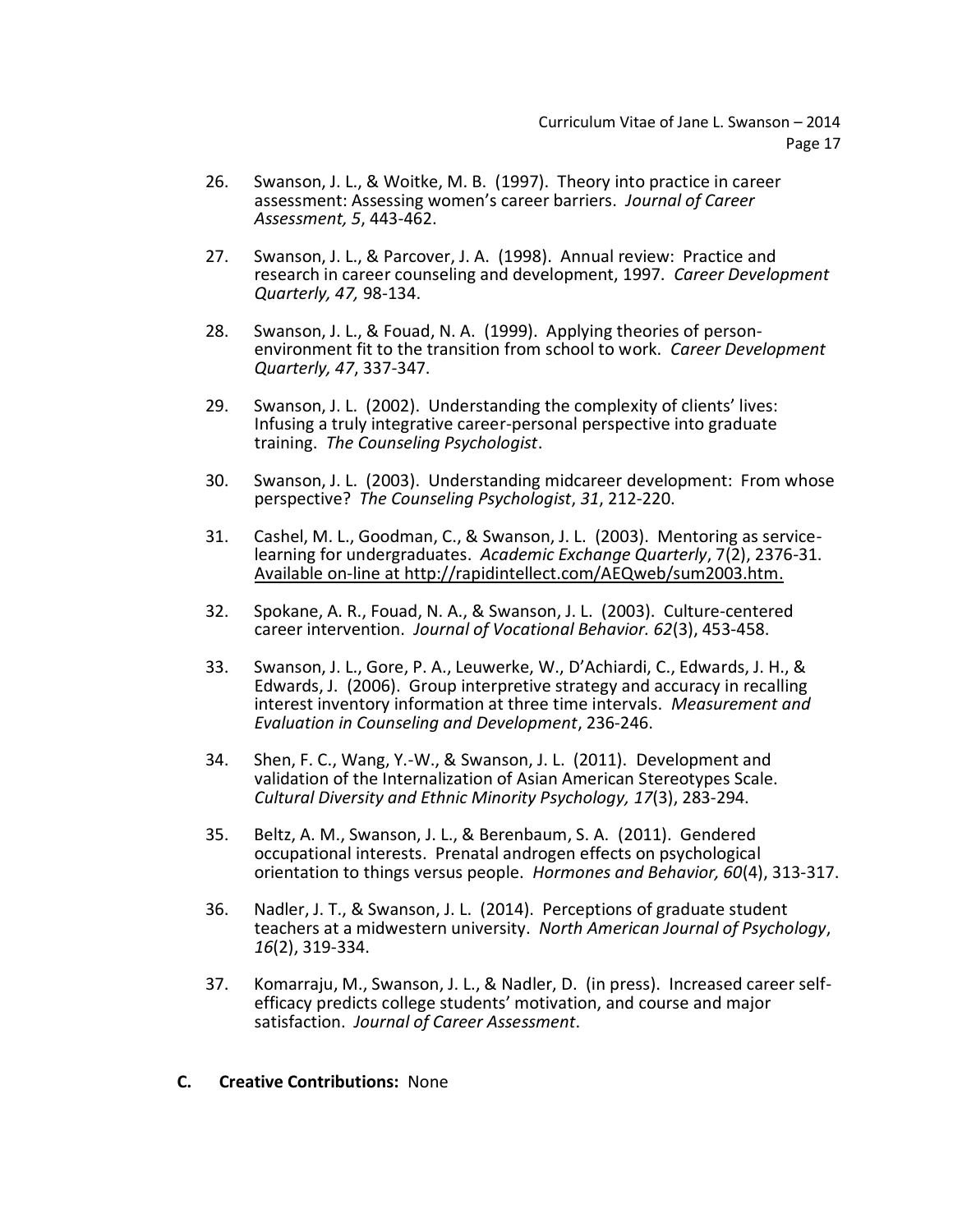#### **D. Chapters in Professional Books:**

- 1. Swanson, J. L. (1987). Review of IDEAS: Interest Determination, Exploration and Assessment System. In D. J. Keyser & R. L. Sweetland (Eds.), *Test Critiques* (Vol. VII). Kansas City, MO: Test Corporation of America.
- 2. Swanson, J. L. (1994). Review of the Occupational Stress Inventory. In D. J. Keyser & R. L. Sweetland (Eds.), *Test Critiques* (Vol. X). Austin, TX: Pro-ed.
- 3. Swanson, J. L. (1995). Process and outcome research in career counseling. In W. B. Walsh & S. H. Osipow (Eds.), *Handbook of Vocational Psychology* (2nd ed., pp. 217-259). Hillsdale, NJ: Erlbaum Associates.
- 4. Swanson, J. L. (1996). The theory is the practice: Trait-and-factor/Personenvironment fit counseling. In M. L. Savickas & W. B. Walsh (Eds.), *Handbook of Career Counseling Theory and Practice* (pp. 93-108). Palo Alto, CA: Davies-Black Publishers.
- 5. Swanson, J. L. (1996). Quasi-experimental research methods. In L. C. Loesch & N. A. Vacc (Eds.), *Research in counseling and therapy*. Greensboro, NC: ERIC Clearinghouse on Counseling and Student Services.
- 6. Swanson, J. L. (1999). Stability and change in vocational interests. In M. L. Savickas & A. R. Spokane (Eds.), *Vocational interests: Meaning, measurement, and counseling use* (pp. 135-158). Palo Alto, CA: Davies-Black Publishers.
- 7. Swanson, J. L., & Gore, P. (2000). Advances in career development theory and research. In S. D. Brown & R. W. Lent (Eds), *Handbook of counseling psychology* (3rd ed.). New York: Wiley.
- 8. Swanson, J. L., & Chu, S. P. (2000). Applications of person-environment psychology to the career development and vocational behavior of adolescents and adults. In W. E. Martin, Jr. & J. L. Swartz (Ed.), *Personenvironment psychology and mental health: Assessment and intervention*. Mahwah, NJ: Lawrence Erlbaum.
- 9. Swanson, J. L., & O'Brien, K. (2002). Training career counselors for the 21<sup>st</sup> century. In S. Niles (Ed.), *Adult career development: Concepts, issues, and practices* (3rd ed.). Alexandria, VA: National Career Development Association.
- 10. Swanson, J. L., & D'Achiardi, C. (2005). Beyond interests, needs/values, and abilities: Assessing other important career constructs across the life span. In S. D. Brown & R. W. Lent (Eds.), *Career development and counseling: Putting theory and research to work* (pp. 353-381)*.* New York: Wiley.
- 11. Swanson, J. L., & Miller, S. A. (2008). Using longitudinal methodology in career guidance research. In R. Van Esbroeck & J. A. Athanasou (Eds.), *International handbook of career guidance*. New York: Springer.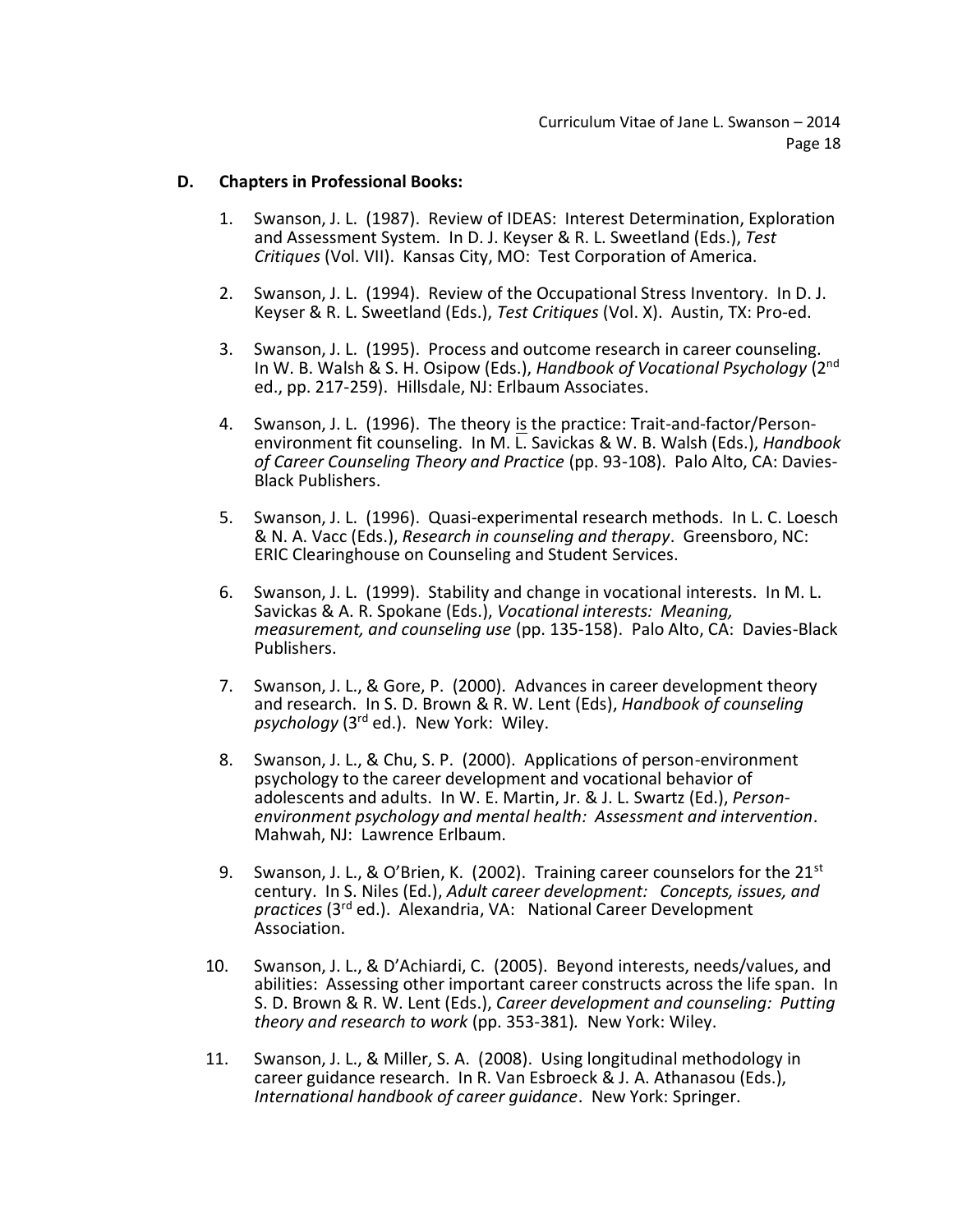- 12. Rottinghaus, P. J., Conrath, J., Komarraju, M., & Swanson, J. L. (2011). Assessing career development outcomes in a large academic department. In P. A. Gore (Ed.), *Exploring the evidence: Career development for students in transition.*
- 13. Swanson, J. L. (2012). Measurement and assessment. In E. M. Altmaier. & J. C. Hansen (Eds.). *The Oxford handbook of counseling psychology* (pp. 208- 236). New York: Oxford University Press.
- 14. Swanson, J. L. (2012). Work and psychological health. In N. A. Fouad, J. A. Carter, & L. M. Subich (Eds.), *APA handbook of counseling psychology*. Washington, D.C.: American Psychological Association.
- 15. Swanson, J. L. (2013). Assessment of career development and maturity. In K. F. Geisinger (Ed.), *APA handbook of testing and assessment in psychology: Vol. 2. Testing and assessment in clinical and counseling psychology* (pp. 349- 362). Washington, D.C.: American Psychological Association.
- 16. Swanson, J. L., & Schneider, M. (2013). Minnesota theory of work adjustment. In S. D. Brown & R. W. Lent (Eds.), *Career development and counseling: Putting theory and research to work* (2nd ed., pp. 29-53)*.* New York: Wiley.
- 17. Swanson, J. L. (2013). Traditional and emerging career development theory and the psychology of working. In D. L. Blustein (Ed.), *Handbook of the psychology of working* (pp. 49-67). New York: Oxford University Press.
- 18. Fouad, N. A., & Swanson, J. L. (in press). Vocational and interest assessment. In J. C. Norcross, G. R. VandenBos, & D. K. Freedheim (Eds.), *APA handbook of clinical psychology: Vol. 3. Applications and methods.* Washington, D.C.: American Psychological Association.

## **E. Book Reviews:**

- 1. Swanson, J. L. (1992). Testing to Make Decisions About Individuals: Where is the Individual? Review of K. R. Murphy and C. O. Davidshofer, Psychological Testing: Principles and Applications (2nd ed.). *Contemporary Psychology, 37*, 229-231.
- 2. Swanson, J. L. (1993). Review of R. J. Cohen, M. E. Swerdlik, & D. K. Smith, Psychological Testing and Assessment: An Introduction to Tests and Measurement (2nd ed.). *Contemporary Psychology, 37*, 229-231.

## **F. Other:**

1. Swanson, J. L. (1983). *Validation of the 1981 Strong-Campbell Interest Inventory: Two empirical investigations*. Unpublished master's thesis, University of Minnesota.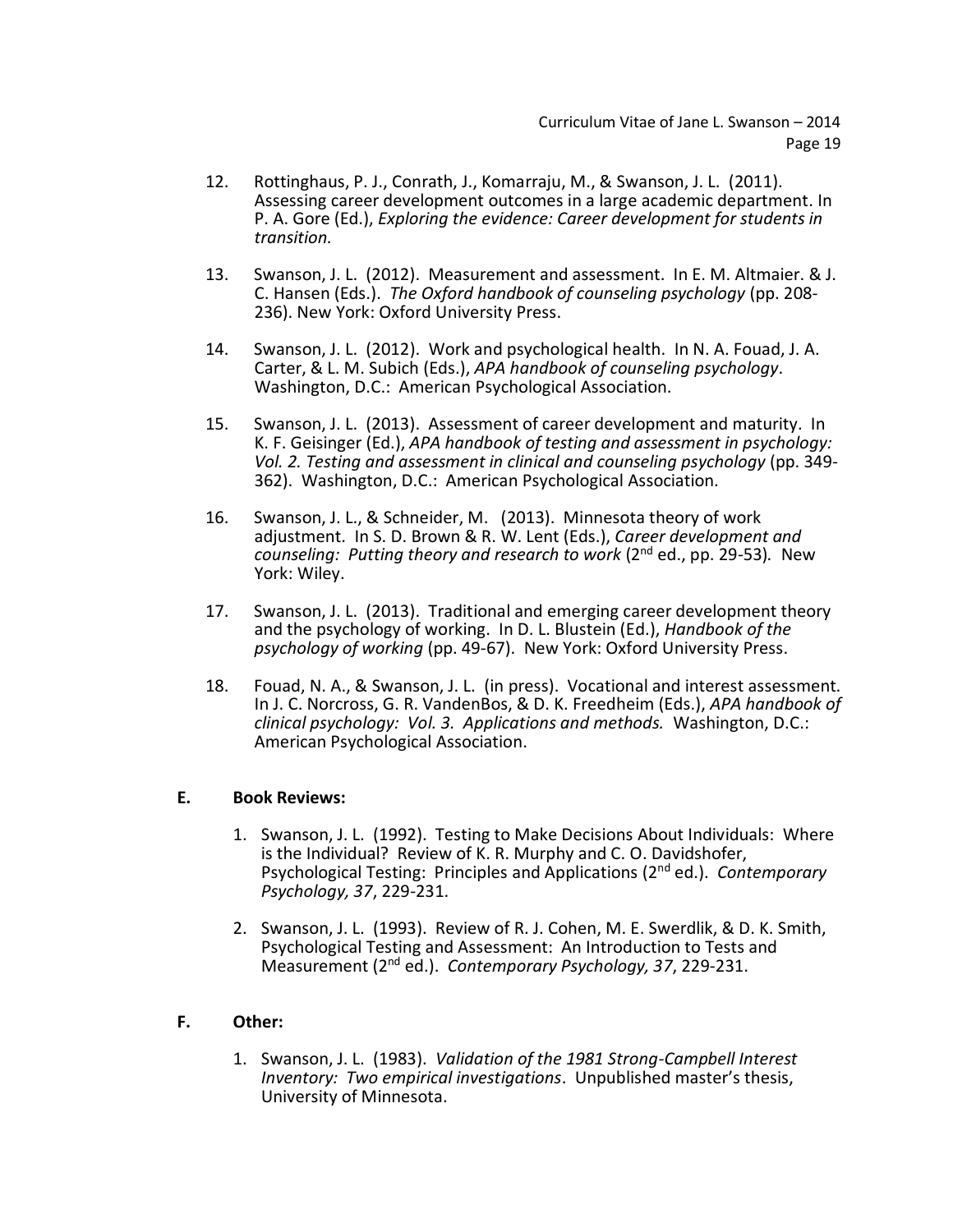- 2. University Counseling Services, University of Minnesota (1985). "Interpreting the Strong-Campbell Interest Inventory with a college client." Professionally produced training videotape.
- 3. Swanson, J. L. (1986). Predictors and correlates of 12-year stability of vocational interests. (University of Minnesota) *Dissertation Abstracts International*, 48(02), 5551B. (University Microfilms No. 87-06, 965).
- 4. Hansen, J. C., Swanson, J. L., & Reimer, D. (1986). *The Career Pattern Questionnaire*. Center for Interest Measurement Research, University of Minnesota.
- 5. Swanson, J. L. (1995). *The Career Barriers Inventory-Revised*. Southern Illinois University.
- 6. Swanson, J. L., et al. (2000). *Comments on Proposed O\*NET Data Collection Program*. Technical report prepared by the Society for Vocational Psychology, submitted to the Employment and Training Administration, U.S. Department of Labor.
- 7. Swanson, J. L. (2001). *Tax Incentives*. Technical report prepared for the Illinois Department of Insurance, State Planning Grant, Department of Health and Human Services.
- 8. Swanson, J. L. (2001). *Purchasing Groups/Pools*. Technical report prepared for the Illinois Department of Insurance, State Planning Grant, Department of Health and Human Services.
- 9. Swanson, J. L. (2001). *Crowd-out and Public/Private Substitution*. Technical report prepared for the Illinois Department of Insurance, State Planning Grant, Department of Health and Human Services.
- 10. Swanson, J. L. (2001). *Adverse Selection*. Technical report prepared for the Illinois Department of Insurance, State Planning Grant, Department of Health and Human Services.
- 11. Swanson, J. L. (2001, September). *America Responds: A Local Perspective*. Interviewed regarding psychological impact of terrorism for WSIU public television production.
- 12. Swanson, J. L. (2005). *Patterns of Health Insurance Coverage and the Retirement Decisions of Men and Women: The Moderating Role of Psychological and Health Factors.* Technical report prepared for the Department of Labor, Office of Pension Benefits and Welfare Administration.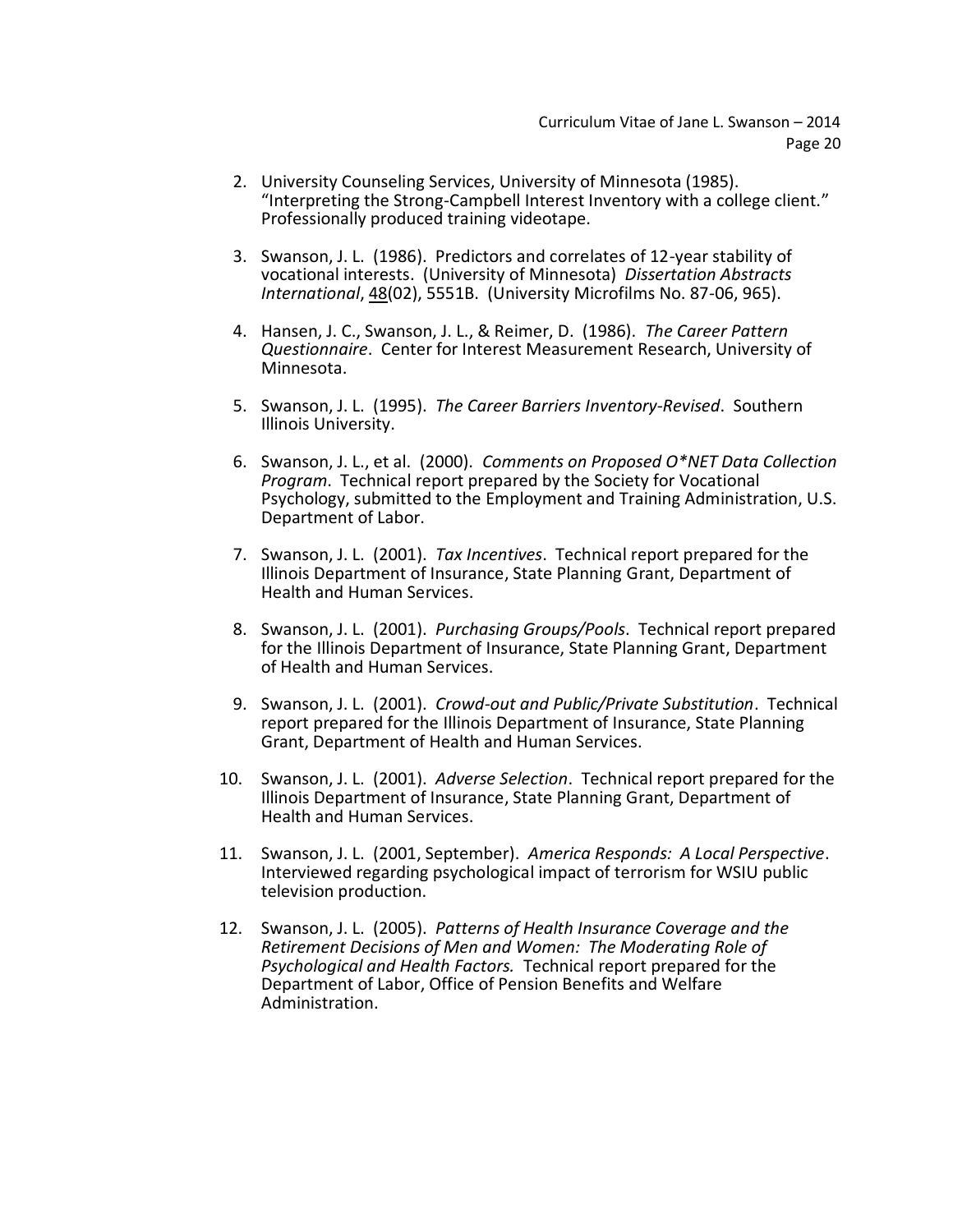#### **VI. TEACHING EXPERIENCE**

#### **A. Teaching Interests and Specialties:**

- 1. Taught at SIU:
	- a. Diversity in the Workplace (Psyc223), 2014
	- b. Psychological Tests and Measurements (Psyc 421), 2011-2014
	- c. Psychological Measurement (Psyc 525), 2012-2013
	- d. Practicum in Counseling (Psyc 594F), 1986-2005, 2011-2014
	- e. Careers in Psychology (Psyc 202), 2012<br>f. Vocational Psychology & Career Develo
	- Vocational Psychology & Career Development (Psyc 548), 2003-2009
	- g. Psychology of Employee Relations (Psyc 323), 1996-2005
	- h. Supervision of Psychotherapy (Psyc 561), 1990-2004
	- i. Fundamentals of Counseling (Psyc 536), 1986-2003
	- j. Fundamentals of Psychological Measurement (Psyc 547), 1987, 1994
	- k. Practicum in Teaching (Psyc 594L), 1987-1994
	- l. Theories of Counseling (Psyc 585), 1987-1992
	- m. Introduction to Clinical and Counseling Psychology (Psyc 340), 1989
	- n. Personality and Social Development of Adults (Psyc 558), 1987- 1988
	- o. Organizational Psychology (Psyc 585), 1987
- 2. Taught at other institutions
	- a. General Psychology (Psy 1001), University of Minnesota, 1985
	- b. Career Planning, Carthage College, 1983
	- c. Counseling Assessment (Psy 8502), University of Minnesota, 1986 (laboratory instructor)
	- d. Counseling Interviewing (Psy 8503), University of Minnesota, 1986 (laboratory instructor)
- 3. Teaching Specialties
	- a. Assessment and measurement
	- b. Vocational psychology
	- c. Counseling practicum
	- d. Supervision of psychotherapy
- **B. Teaching and Training Grants:** None
- **C. Teaching Awards and Honors:** None
- **D. Current Graduate Faculty Status**: Full membership
- **E. Number of Master's and Ph.D. Committees on which I have served:**

65+ theses, 70+ dissertations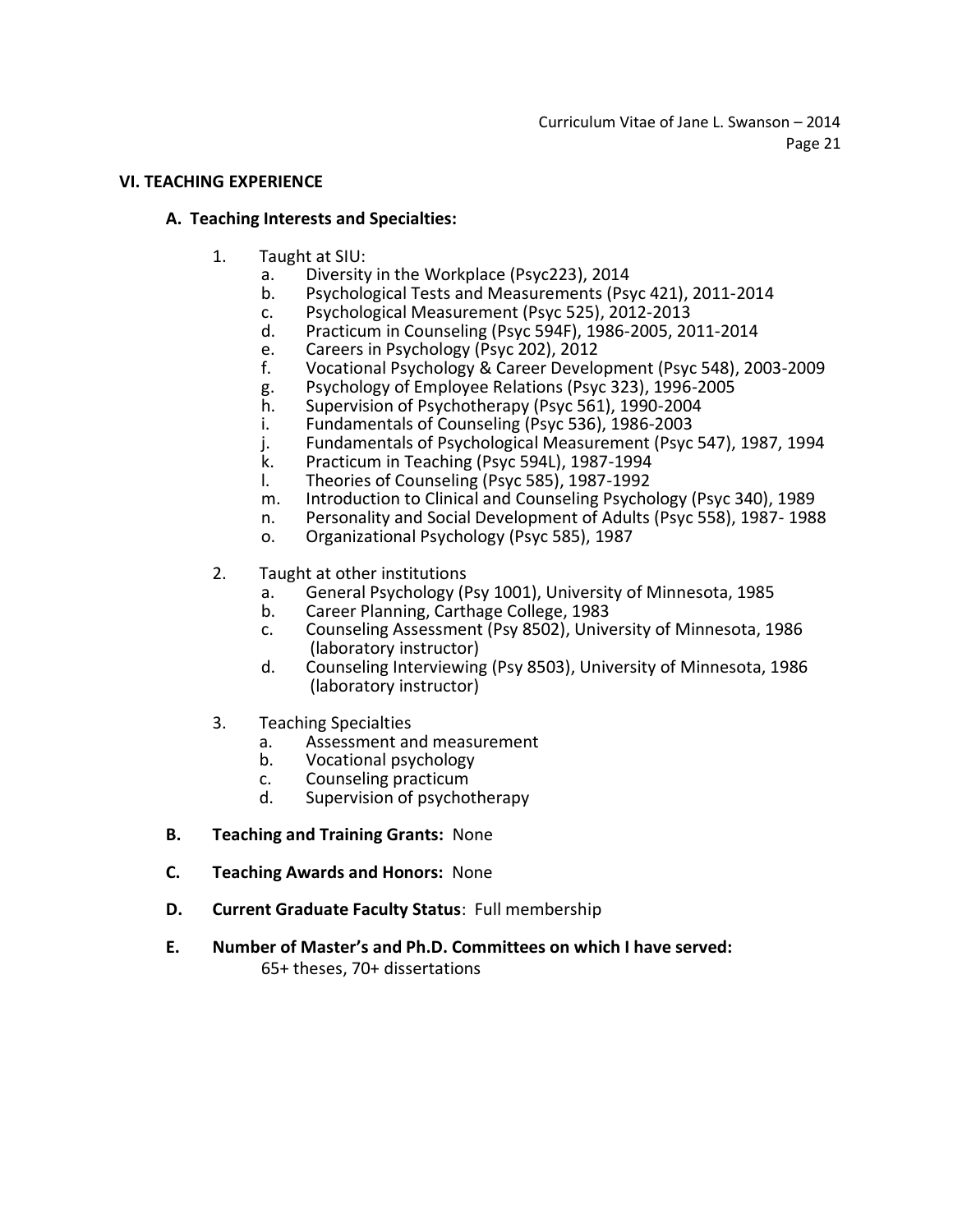# **F. Names of Students who have completed Master's Theses and Doctoral Dissertations under my Direction:**

1. **Completed**:

| 1989 | Brandyberry, Lisa   | 1991 | Brandyberry, Lisa    |
|------|---------------------|------|----------------------|
| 1989 | Davis, Lori         | 1992 | Morris, Joy          |
| 1989 | Hinson, Jan         | 1992 | Rago, Maria          |
| 1989 | Rago, Maria         | 1993 | Tokar, David         |
| 1990 | Harris, Jennifer    | 1994 | O'Saben, Carol       |
| 1990 | Tokar, David        | 1995 | Lyn, Laura           |
| 1992 | Letarte, Deborah    | 1996 | Eldredge, Barbara (o |
| 1994 | Daniels, Kim        | 1996 | Karim, Ata           |
| 1995 | Parcover, Jason     | 1997 | Daniels, Kim         |
| 1995 | Robinson, Karlene   | 1998 | Parcover, Jason      |
| 1996 | Greenwood, Andrea   | 1998 | Wiersma, Noelle      |
| 1997 | Heinemann, Jennifer | 1999 | Huff, Jacqueline (co |
| 1997 | Rivas, Luis         | 1999 | Nguyen, ThuHien      |
| 1998 | Helm, Katherine     | 2000 | Mahalik, John        |
| 1998 | Sharpe, Theresa     | 2001 | Edwards, Jorie Hitch |
| 2002 | Summers, Shauna     | 2002 | Bosker, Mary         |
| 2003 | Beam, Brent         | 2002 | Edwards, Jared       |
| 2004 | Castillon, Jane     | 2002 | Rivas, Luis          |
| 2004 | Pickett, Rachel     | 2004 | Leuwerke, Wade       |
| 2005 | Coon, Kristin       | 2005 | D'Achiardi, Catalina |
| 2005 | Shen, Frances       | 2005 | Summers, Shauna      |
| 2014 | Payne, Courtney     | 2006 | Beam, Brent          |
|      |                     | ว∩∩⊆ | Hildanhrand Marv     |

#### **Theses (22) Dissertations (28):**

| 1989 | Brandyberry, Lisa   | 1991 | Brandyberry, Lisa               |
|------|---------------------|------|---------------------------------|
| 1989 | Davis, Lori         | 1992 | Morris, Joy                     |
| 1989 | Hinson, Jan         | 1992 | Rago, Maria                     |
| 1989 | Rago, Maria         | 1993 | Tokar, David                    |
| 1990 | Harris, Jennifer    | 1994 | O'Saben, Carol                  |
| 1990 | Tokar, David        | 1995 | Lyn, Laura                      |
| 1992 | Letarte, Deborah    | 1996 | Eldredge, Barbara (co-chair)    |
| 1994 | Daniels, Kim        | 1996 | Karim, Ata                      |
| 1995 | Parcover, Jason     | 1997 | Daniels, Kim                    |
| 1995 | Robinson, Karlene   | 1998 | Parcover, Jason                 |
| 1996 | Greenwood, Andrea   | 1998 | Wiersma, Noelle                 |
| 1997 | Heinemann, Jennifer | 1999 | Huff, Jacqueline (co-chair)     |
| 1997 | Rivas, Luis         | 1999 | Nguyen, ThuHien                 |
| 1998 | Helm, Katherine     | 2000 | Mahalik, John                   |
| 1998 | Sharpe, Theresa     | 2001 | Edwards, Jorie Hitch (co-chair) |
| 2002 | Summers, Shauna     | 2002 | Bosker, Mary                    |
| 2003 | Beam, Brent         | 2002 | Edwards, Jared                  |
| 2004 | Castillon, Jane     | 2002 | Rivas, Luis                     |
| 2004 | Pickett, Rachel     | 2004 | Leuwerke, Wade                  |
| 2005 | Coon, Kristin       | 2005 | D'Achiardi, Catalina            |
| 2005 | Shen, Frances       | 2005 | Summers, Shauna                 |
| 2014 | Payne, Courtney     | 2006 | Beam, Brent                     |
|      |                     | 2006 | Hildenbrand, Mary               |
|      |                     | 2006 | Landry, Jamie                   |
|      |                     | 2007 | Pickett, Rachel                 |
|      |                     | 2010 | Miller, Sarah                   |
|      |                     | 2010 | Ramirez, Susan                  |
|      |                     | 2014 | Zhang, Qianhui                  |
|      |                     |      |                                 |

**2. In progress**: 3 theses, 1 dissertation

#### **VII. UNIVERSITY SERVICE**

#### **A. Department Committees:**

- 1. Co-chair, Psychology/CCJ search committee, 2013-2014<br>2. Acting Director, Undergraduate Psychology Program, 20
- 2. Acting Director, Undergraduate Psychology Program, 2012<br>3. Doctoral examination committee. 1986-2005. 1998-present
- 
- 3. Doctoral examination committee, 1986-2005, 1998-present 4. Graduate admissions committee, 1986-1988, 1994-1996, 1999-2001<br>5. Chair, counseling psychology search committee, 1996-1998
- 5. Chair, counseling psychology search committee, 1996-1998
- 6. Undergraduate committee, 1986-1989, 1996-1998, 2005-present
- 7. Coordinator, thesis research poster session, 1998<br>8. APA accreditation preparation committee. 1990-1
- 8. APA accreditation preparation committee, 1990-1991, 1995
- 9. Clinical psychology search committee, 1988-1990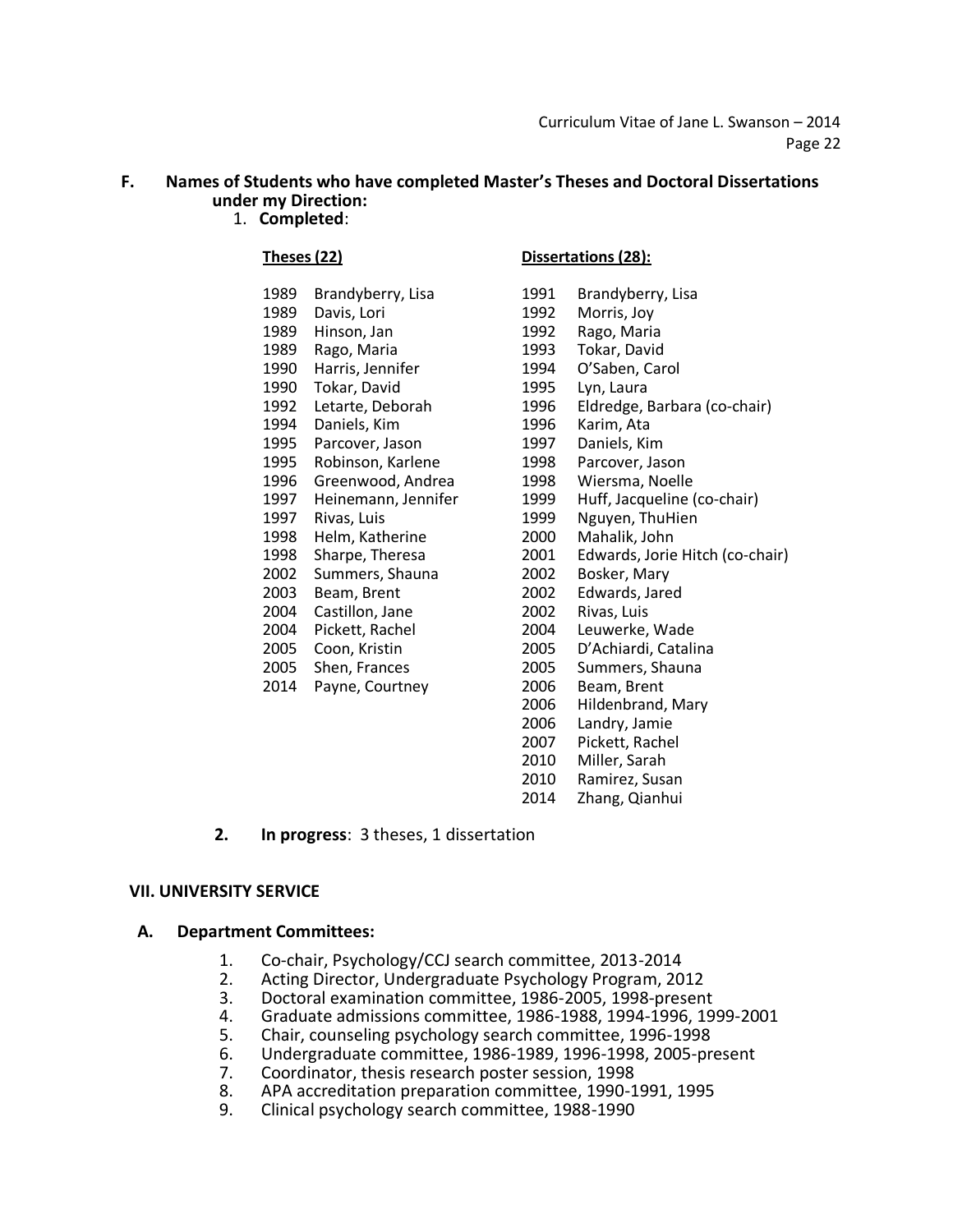- 10. Counseling psychology search committee, 1986-1987, 1989-1990, 2003
- 11. Graduate curriculum revision committee, 1988-1990
- 12. Doctoral minor revision committee, 1990-1991
- 13. Long-range planning committee, 1991-1992, 1997-1998

## **B. College and University Committees and Councils:**

- 1. Member, Honorary Degree and Distinguished Service Award Committee, 2014-2015
- 2. Member, Research Compliance Oversight Committee, 2013-present<br>3. Chair. Human Subiects Committee. 2010-present
- 3. Chair, Human Subjects Committee, 2010-present
- 4. Member, Provost's Position Advisory Board, 2012-2014
- 5. College of Liberal Arts Promotion and Tenure Committee. 2001-2003 (Chair, 2001-2002), 2012-2014 (Chair, 2013-2014)
- 6. Faculty Seed Grant Review Committee, Office of Sponsored Projects Administration, 2003-2005, 2013
- 7. Chair, Clinical Center Director Search Committee, 2012
- 8. Member, Outstanding Scholar Committee, 2001-2002, 2011-2012
- 9. Member, Program Change Review Committee, 2011-2012
- 10. Member, Human Subjects Committee, 2001-2010
- 11. Enrollment Management Strategic Planning Committee, 2007
- 12. Diversity in Academics Committee (Undergraduate), 2006-2007
- 13. Tenure and Promotion Committee, Department of Crime Studies, College of Liberal Arts, 2004
- 14. University Core Curriculum Executive Council, 2003-2005
- Tenure and Promotion Committee, College of Mass Communication and Media Arts, 2003-2004
- 16. Master's Fellowship Committee, 2002-2002
- Faculty Senate, 2001-2004 (member of Faculty Status and Welfare and Budget committees)
- 18. Outstanding Dissertation Award Committee, 1998<br>19. SIU Retention Task Force. 1996-1997
- 19. SIU Retention Task Force, 1996-1997
- Special Research Grants Review Committee, Office of Research Development and Administration, 1991-1994
- 21. Elections Committee (Faculty Senate), 1991-1992

## **C. Other**

- 1. Registered Clinical Psychologist, State of Illinois (License #071-005047)
- 2. Certified IRB Professional, 2013-present<br>3. Associate Staff, Counseling Center, 1986
- 3. Associate Staff, Counseling Center, 1986 to 2000
- 4. Associate Staff, University Career Services, 1986 to 1992<br>5. Faculty Mentor. College of Liberal Arts. 1998-1999. 2001
- 5. Faculty Mentor, College of Liberal Arts, 1998-1999, 2001-2002, 2012-2013
- 6. Member, Faculty Advisory Board for University 101, 1998-2001
- 7. Student Success Series Taskforce, 1996-1997
- 8. Faculty Mentor, University Women's Professional Advancement, 1994-1996<br>9. Counseling Practicum Coordinator, 1986-1994
- 9. Counseling Practicum Coordinator, 1986-1994<br>10. College of Liberal Arts Pre-maior Advisement.
- 10. College of Liberal Arts Pre-major Advisement, 1990-1994. Interpreted Myers-Briggs Type Indicator for students on academic probation.
- 11. Army Reserve Officer Training Corps, 1990. Administered and interpreted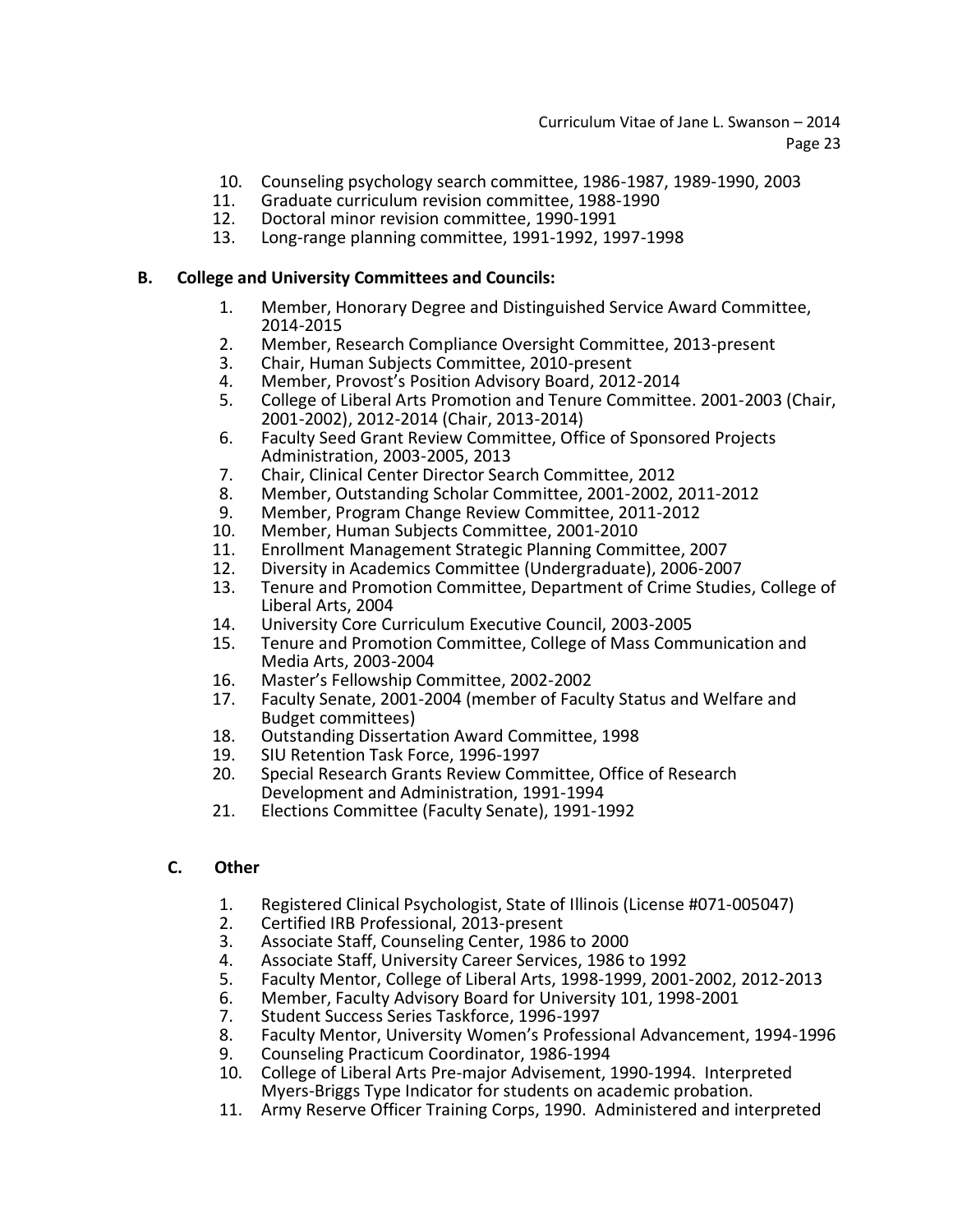the Myers-Briggs Type Indicator, Self-Directed Search and NEO Personality Inventory to 70 ROTC cadets and cadre staff.

12. Coal Research Center, 1989-1991. Assisted with questionnaire design in study of miners displaced by acid rain legislation.

## **VIII. PROFESSIONAL SERVICE**

## **A. Membership in Professional Associations**

- 1. American Psychological Association
	- a. Fellow, Division 17 (Counseling Psychology)
	- b. Member, Division 5 (Evaluation, Measurement and Statistics)
	- c. Member, Division 35 (Psychology of Women)
- 2. Society for Vocational Psychology

## **B. Offices Held and Honors Awarded in Professional Associations**

- 1. Directorate of Commission IX (Assessment) of American College Personnel Association, 1986-1989
- 2. Co-chair of New Professionals Committee, Division of Counseling Psychology, American Psychological Association, 1987-1989
- 3. Ethical Standards Subcommittee, Testing Committee of the American Association for Counseling and Development, 1990-1992
- 4. Member of Program Committee, Division of Counseling Psychology, American Psychological Association, 1991-1994
- 5. Chair of Program Committee, Division of Counseling Psychology, American Psychological Association, 1992-1993
- 6. Member of Nominations Committee, Division of Counseling Psychology, American Psychological Association, 1992-1995
- 7. Steering Committee, Society for Vocational Psychology, Division of Counseling Psychology, American Psychological Association, 1993-1994
- 8. Advisor, Student Affiliate Group, Division of Counseling Psychology, American Psychological Association, 1994-1995
- 9. Secretary, Association for Assessment in Counseling, 1993-1995
- 10. Executive Council, Association for Assessment in Counseling, 1995-1996
- 11. Member, Continuing Education and Conferences committee, Division of Counseling Psychology, 1996-1999
- 12. Chair, Continuing Education and Conferences Committee, Division of Counseling Psychology, 1997-1998
- 13. Reviewer, Dissertation Research Awards, Science Directorate, American Psychological Association, 1996-2001
- 14. Treasurer, Division of Counseling Psychology, American Psychological Association, 1998-2001
- 15. Chair-Elect, Society for Vocational Psychology, Division of Counseling Psychology, 1998-2000
- 16. Chair, Society for Vocational Psychology, Division of Counseling Psychology, 2000-2002
- 17. Conference Co-Chair, "Making a Difference: Vocational Psychology and Social Action," Society for Vocational Psychology, 2000-2001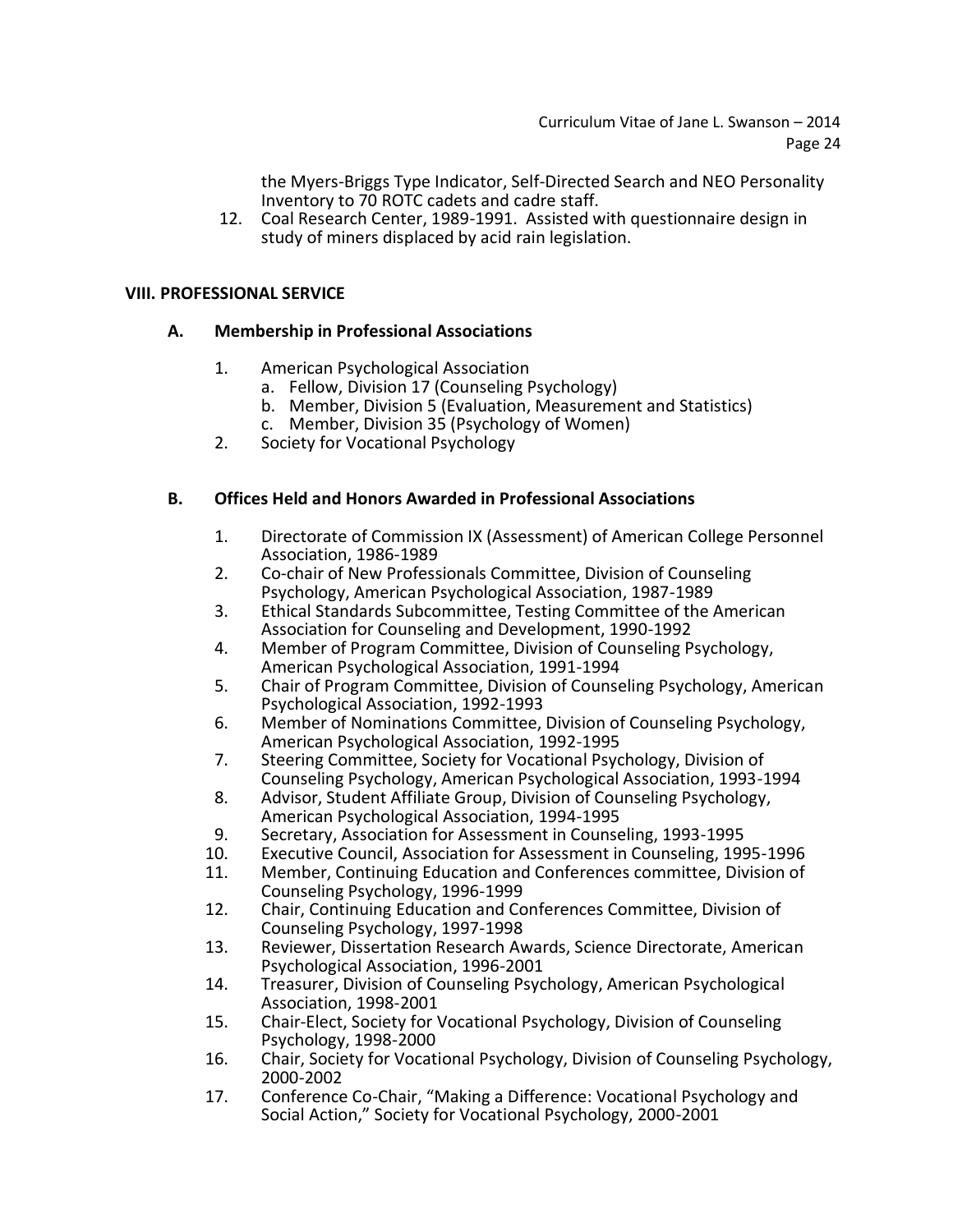# **C. Consultantships:**

- 1. Minnesota Division of Vocational Rehabilitation, 1985. Presented two oneday workshops on the 1985 revision of the Strong Interest Inventory to state DVR caseworkers.
- 2. Franklin-Williamson Community Mental Health Services, 1987. Conducted interviews to develop 57 job analyses for 126 employees, for use in wage administration, performance appraisal, and selection systems.
- 3. Counseling Center and Career Information Center, University of Illinois at Champaign-Urbana, 1993. Presented half-day workshop on counseling use of vocational interest inventories.
- 4. American College Testing Program (ACT), Iowa City, Iowa, 1994. External reviewer for UNIACT Interest Inventory technical manual.
- 5. Lawrence Erlbaum Associates, 1996. Reviewed book proposal.
- 6. Strong Research Advisory Board, Counseling Psychologists Press, 1996-1999 (chair, 1999-2000). Serve on panel of vocational interest measurement experts to guide research on the Strong Interest Inventory.
- 7. Consulting Psychologists Press, 2000-2001. Consultant to revision of the Strong Interest Inventory.
- 8. Mindgarden, 2000. Consultant to College Board's career website.
- 9. Illinois Center for Violence Prevention, 2000. Program evaluation consultant to agencies receiving state violence prevention funding.
- 10. State of Illinois, Department of Insurance, 2000-2002. Consultant on State Planning Grant awarded by the Department of Health and Human Services.
- 11. State of Illinois, Department of Public Health, 2001-2002. Evaluation consultant for tobacco prevention and cessation project at Southern Illinois University-Carbondale.
- 12. Program Evaluation for Education and Communities (PEEC), 2000 to present. Evaluation consultant for community agencies.
- 13. "Understanding Factors that Sustain Science, Technology, Engineering, and Mathematics (STEM) Career Pathways," NSF-funded grant (Kathryn Borman and Mary Ann Hanson, principal investigators), 2004-2006. Consultant for literature review and survey design.
- **D. Evaluation of Manuscripts for Journals and Book Publishers and of Grant Proposals for Agencies:**
	- 1. Associate Editor, *Journal of Vocational Behavior*, 1993-1995
	- 2. Action Editor, *Journal of Counseling Psychology*, 2001
	- 3. Editorial board, *Journal of Counseling Psychology*, 1993-1994, 2000-2003, 2005-2006
	- 4. Editorial board, *Career Development Quarterly*, 1988-1994, 1997-2002
	- 5. Editorial board, *The Counseling Psychologist*, 1995-1998
	- 6. Editorial board, *Journal of Career Assessment*, 1997-2000
	- 7. Editorial board, *Journal of Vocational Behavior*, 1992-1993, 1995, 1999
	- 8. Reviewer, Dissertation Research Awards, Science Directorate, 1996-1997, 2000-2002
	- 9. Ad hoc reviewer: *Journal of Vocational Behavior*, 1986-1991 *Journal of Leisure Research*, 1986-1987 *Journal of Counseling Psychology*, 1992, 2013